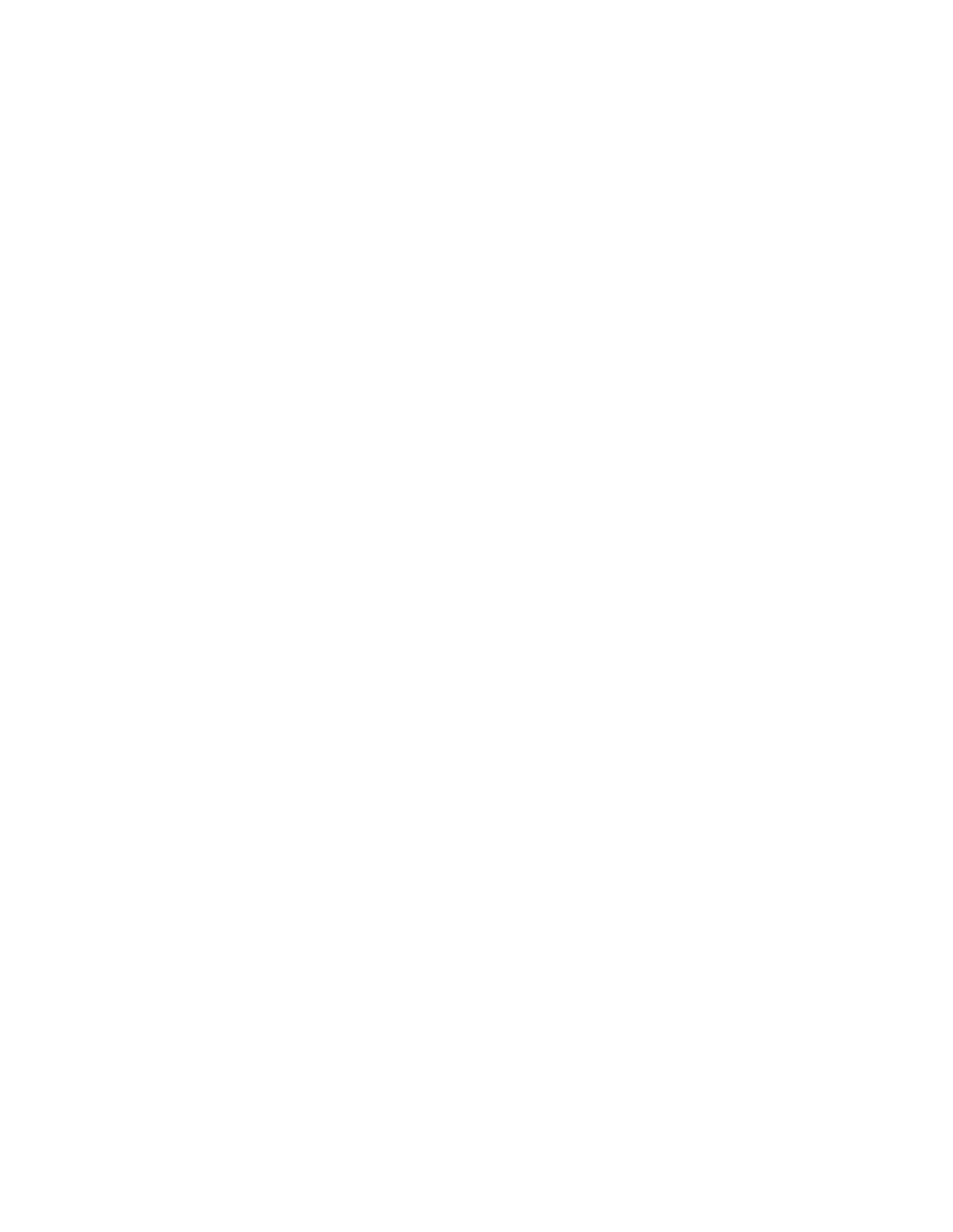# **BEFORE THE BOARD OF INDUSTRIAL INSURANCE APPEALS STATE OF WASHINGTON**

| 1                            | INRE:<br><b>EUGENE W. WILLIAMS</b>                                                                                                   | <b>DOCKET NO. 95 3780</b>                                                                       |
|------------------------------|--------------------------------------------------------------------------------------------------------------------------------------|-------------------------------------------------------------------------------------------------|
| $\overline{2}$<br>3          | <b>CLAIM NO. T-869045</b>                                                                                                            | <b>DECISION AND ORDER</b>                                                                       |
| 4<br>5                       | <b>APPEARANCES:</b>                                                                                                                  |                                                                                                 |
| 6<br>$\overline{7}$          | Claimant, Eugene W. Williams, Pro Se                                                                                                 |                                                                                                 |
| 8<br>$9\,$<br>10<br>11<br>12 | Self-Insured Employer, Centralia Mining Company, by<br>Vandeberg, Johnson & Gandera, per<br>Charles R. Bush                          |                                                                                                 |
| 13<br>14<br>15<br>16         | Department of Labor and Industries, by<br>The Office of the Attorney General, per<br>Mary V. Wilson and James S. Johnson, Assistants |                                                                                                 |
| 17<br>18                     | This is an appeal filed by the self-insured employer, Centralia Mining Company, on June 26,                                          |                                                                                                 |
| 19<br>20                     | 1995, from an order of the Department of Labor and Industries dated May 15, 1995. The order of                                       |                                                                                                 |
| 21<br>22                     | May 15, 1995, directed the self-insured employer to accept the claim filed by Eugene W. Williams                                     |                                                                                                 |
| 23<br>24                     | concerning occupational hearing loss; determined that the covered medical condition was stable;                                      |                                                                                                 |
| 25<br>26                     | ordered the self-insured employer to pay a permanent partial disability award equal to 32.81                                         |                                                                                                 |
| 27<br>28                     | percent for the complete loss of hearing in both ears and to remain responsible for the purchase                                     |                                                                                                 |
| 29<br>30                     | and maintenance of hearing aids; indicated that the hearing loss formula considered the effects of                                   |                                                                                                 |
| 31<br>32                     |                                                                                                                                      | presbycusis and that the decision was made using the results of an audiogram dated February 24, |
| 33<br>34                     |                                                                                                                                      | 1995; determined that occupational hearing loss sustained prior to employment with the          |
| 35<br>36                     | self-insured employer could not be segregated; acknowledged that the condition of tinnitus had                                       |                                                                                                 |
| 37<br>38                     |                                                                                                                                      | been factored into the hearing loss formula that was used to ascertain the permanent impairment |
| 39<br>40                     |                                                                                                                                      | award; established that the medical condition was stable; and thereupon closed the claim.       |
| 41<br>42                     | <b>REVERSED AND REMANDED.</b>                                                                                                        |                                                                                                 |
| 43<br>44                     |                                                                                                                                      |                                                                                                 |
| 45<br>46                     |                                                                                                                                      |                                                                                                 |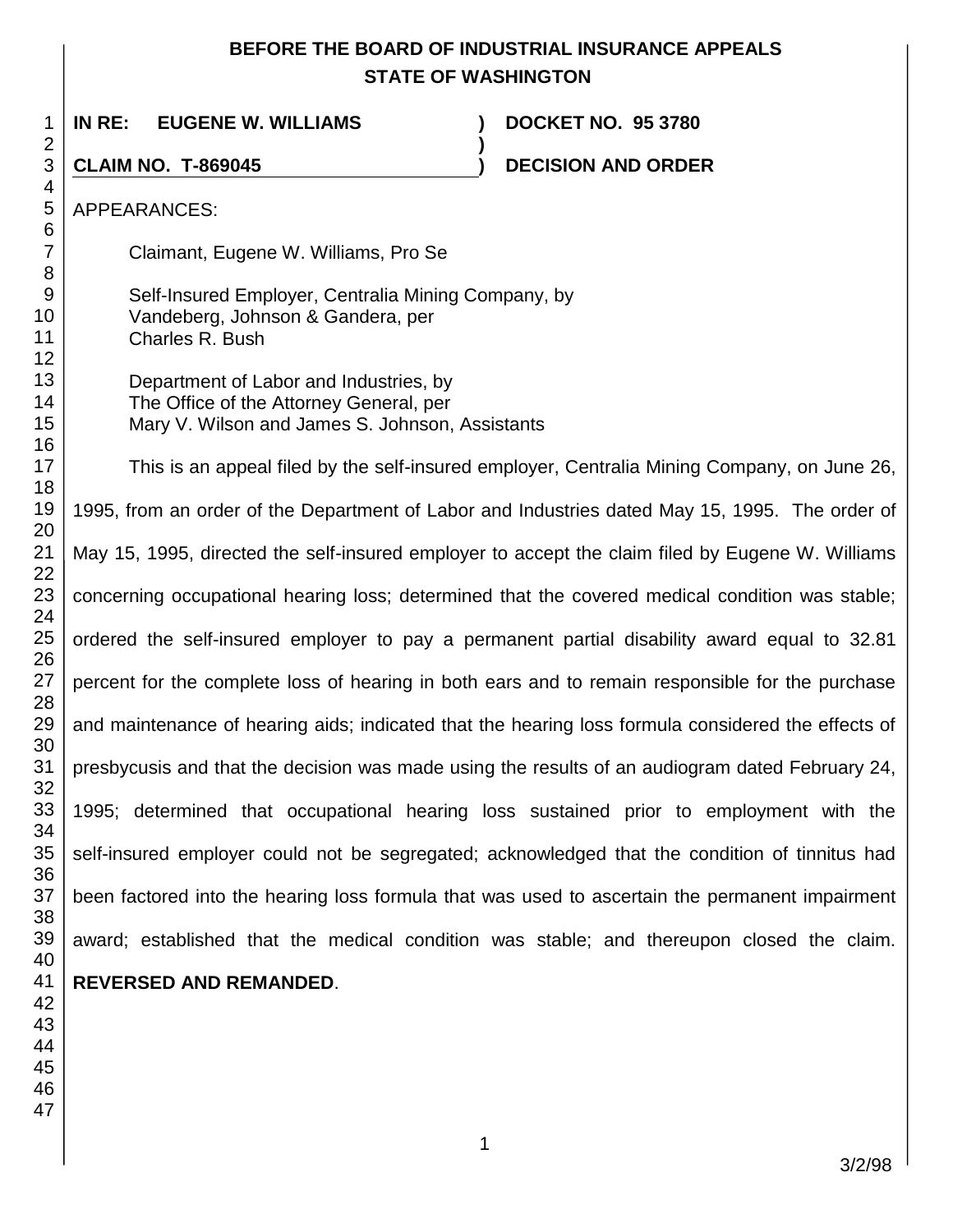#### **PROCEDURAL AND EVIDENTIARY MATTERS**

Pursuant to RCW 51.52.104 and RCW 51.52.106, this matter is before the Board for review and decision on timely Petitions for Review filed by the self-insured employer and the Department of Labor and Industries to a Proposed Decision and Order issued on June 30, 1997, in which the order of the Department of Labor and Industries dated May 15, 1995, was reversed and the matter remanded to the Department with direction to the self-insured employer to accept the claim filed by Eugene W. Williams concerning occupational hearing loss; determined that the covered medical condition is stable; ordered the self-insured employer to pay a permanent partial disability award equal to 32.81 percent for the complete loss of hearing in both ears, calculated using a schedule of benefits in effect in 1987, and to remain responsible for the purchase and maintenance of hearing aids; indicate that the hearing loss formula indirectly considered the effects of presbycusis and that the decision is made by using the results of an audiogram dated February 24, 1995; determined that occupational hearing loss sustained prior to employment with the self-insured employer cannot be segregated; acknowledge that the condition of tinnitus has been factored into the hearing loss formula that was used to ascertain the permanent impairment award; establish that the medical opinion is stable; and to thereupon close the claim.

The Board has reviewed the evidentiary rulings in the record of proceedings and finds that no prejudicial error was committed and the rulings are affirmed.

The self-insured employer's motion for S. Frederick Feller, Board Chair, to recuse himself from further participation in this appeal is addressed by a separate order attached hereto. The motion incorporates by reference two affidavits filed in *William McGraw*, Dckt. No. 96 0205, one by Rebecca D. Craig, dated October 28, 1997, and one by Bernadette M. Pratt, dated October 29, 1997. We direct that a copy of these affidavits be added to the record in this appeal. For the purpose of this order, the motion has been denied.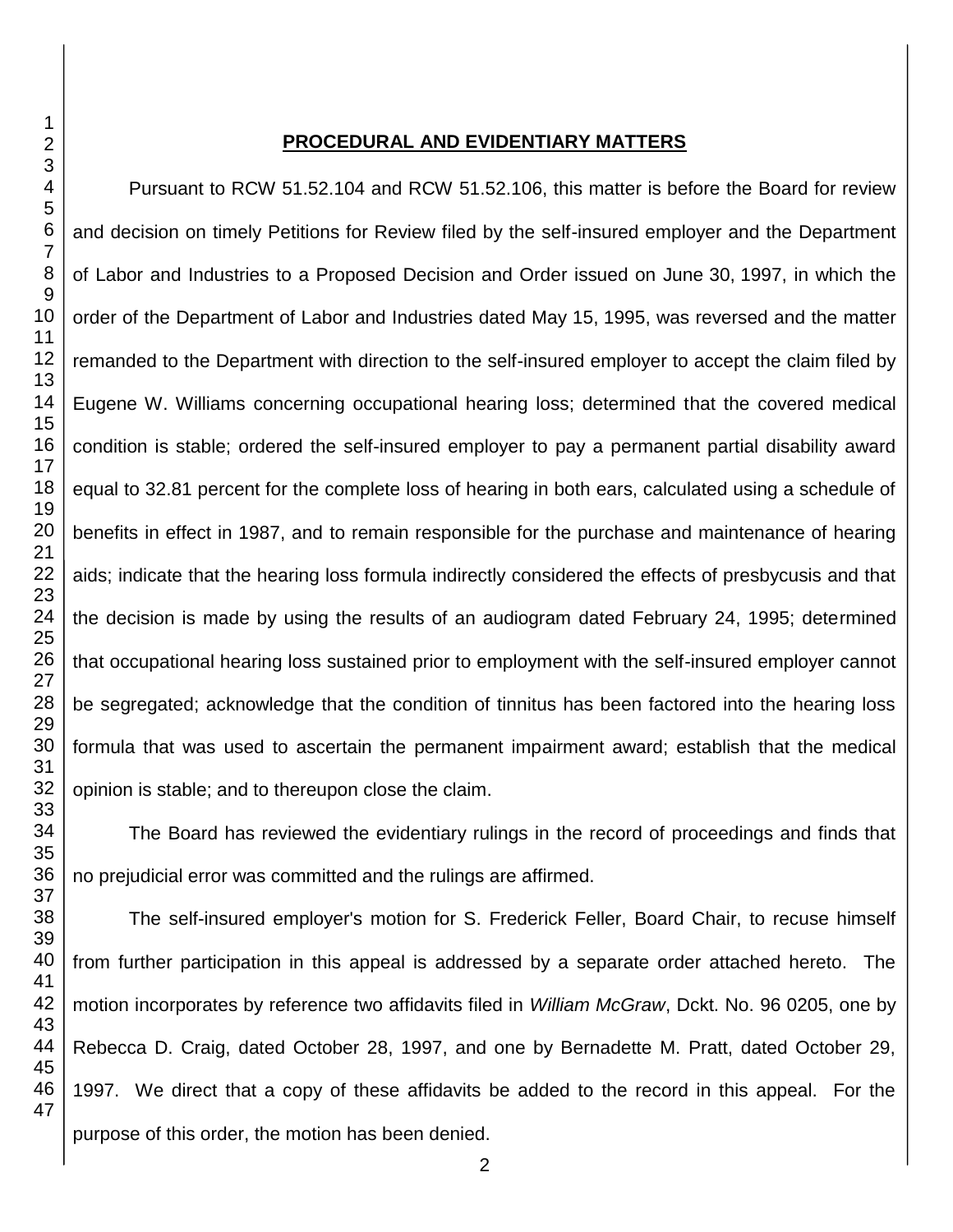### **ISSUES**

1. Are the present methods of differentiating between age-related hearing loss and industrially-related hearing loss sufficiently reliable that a disability award may be reduced so as to allocate for the suspected presence of age-related hearing loss?

Answer: No.

2. Is the Department correct in refusing to consider audiograms dated more than 12 months prior to a worker's last exposure to injurious noise?

> Answer: No. The choice of a 12-month period is not supported by medical, scientific or administrative evidence.

3. With respect to occupational disease hearing loss claims filed after July 1, 1988, what date should be used to determine the applicable schedule of benefits?

> Answer: The date that, when coupled with knowledge on the worker's part, the disease requires medical treatment or becomes partially disabling, whichever occurs first.

### **DECISION**

We begin by noting that the summary of evidence presented by our industrial appeals judge in the Proposed Decision and Order dated June 30, 1997, is both accurate and complete. As such, the evidence will not be restated here other than for purposes of explanation or emphasis. However, by way of providing foundation for our later discussion, it is useful to review certain uncontested matters beginning with that portion of the ear that is damaged by exposure to excessive noise, the inner ear.

The record reflects that the internal ear is a remarkably sensitive structure that includes, among other things, the semicircular canal, the vestibular nerve, the cochlea and the Organ of Corti. The Organ of Corti, found in both the left and right ears, contains some sixteen thousand sensory hair cells, each of which is connected to a particular sensory nerve. When stimulated by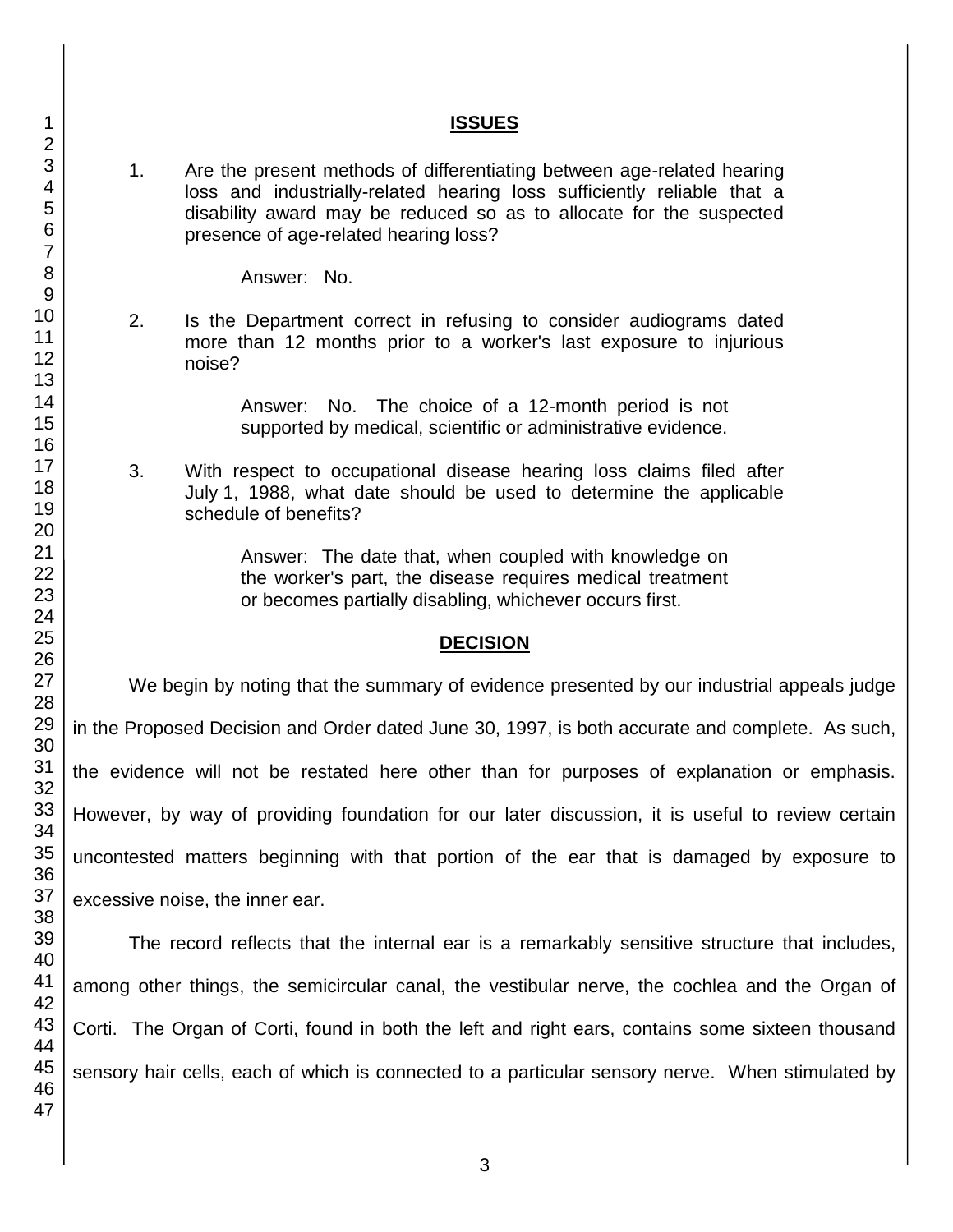sound, the hair cell/sensory nerve emits an appropriate nerve signal that is sent in combination with other nerve signals to the brain for interpretation and analysis.

The hair cells are of particular interest in connection with industrially related hearing loss. Specifically, the medical community has long recognized that prolonged, excessive noise creates an environment in the ear in which the hair cells cannot sustain life, whether the reason be mechanical displacement or a simple reduction in blood supply. Several theories have been proffered. Whatever the reason, the hair cells actually deteriorate, the hairs wither and the cells die. Once a cell is dead, the area once occupied by the cell is replaced by scar tissue that is unable to sense sound or transmit nerve signals to the brain. Furthermore, the condition is irreversible. Once hair cells are lost, they do not regenerate.

Post-mortem, it is possible to study the internal ear and determine that hair cell population has diminished, the loss being quite evident on microscopic examination. It is not possible, however, to always know the precise cause of the loss. In the same fashion that prolonged exposure to excessive noise causes hair cells to die, so does the process of aging. Unfortunately for our purposes here, physicians are not able to determine which hair cells die from exposure to noise and which die from aging. The same part of the ear is affected in each case and the resulting scar tissue appears the same whether the cause was noise or age. To compound the uncertainty, individuals do not lose hair cells at the same rate as they age. In a situation that is perhaps analogous to male baldness, some individuals seem to lose sensory hair cells in their inner ear at a comparatively young age while other individuals grow quite old with little apparent loss. Everyone seems to respond a bit differently.

It is also important to recognize that hair cell population may be affected by a host of factors other than noise or age. The medical community generally recognizes that loss may occur as a result of disease, infection, fever, medications, drug toxicity, stroke, cardiovascular efficiency, body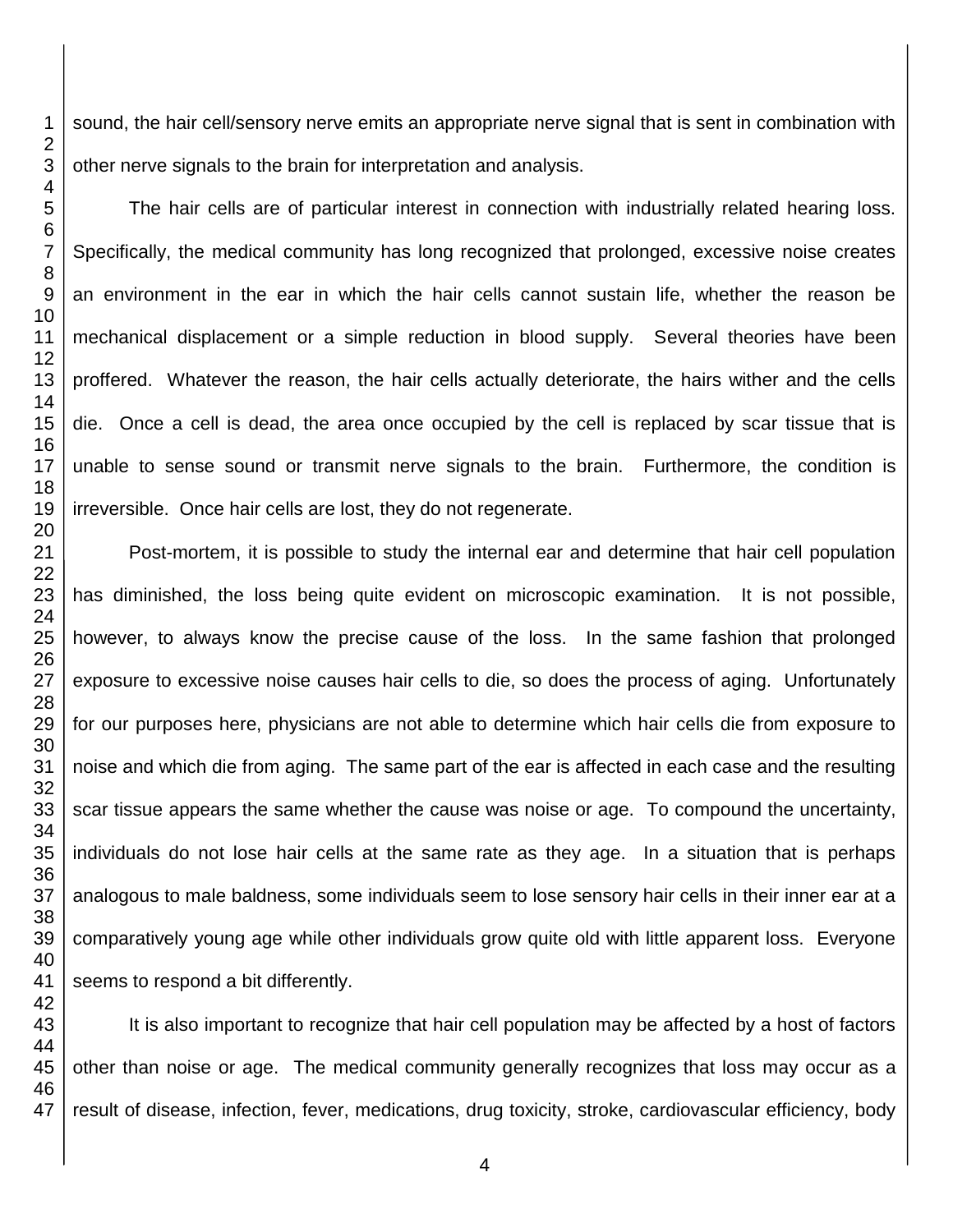chemistry and fatigue. Significantly, it is not fully understood how any two of these factors interact in a given individual at a given age. In sum, determining the cause of hair cell loss in the presence of multiple potential causes is an extremely difficult task.

At all times relevant to these appeals, the Department of Labor and Industries has rated hearing loss by using the nationally recognized impairment guide as found in the American Medical Association's publication, *Guides to the Evaluation of Permanent Impairment,* 4th ed., (AMA *Guides*). The *Guides* have been adopted pursuant to the provisions of RCW 51.32.080(2) and WAC 296-20-01002 . Although there are other guides that could conceivably be used, the AMA *Guides* have generally been adopted on a nationwide basis to determine hearing impairment.

There are several peculiarities to the AMA *Guides* that need to be recognized. First, even though the human ear is capable of perceiving sound in the range from 20 hertz (Hz) to 20,000 Hz (cycles per second), the AMA *Guides* only consider hearing loss at four of the frequencies basic to speech intelligibility, 500, 1000, 2000 and 3000 Hz. Hearing loss in frequencies above and below those discreet levels is not considered, at least for purposes of determining the percentage of impairment under the AMA *Guides*. Second, the AMA *Guides* do not recognize the presence of any compensable disability until an individual has experienced an average of more than 25 decibels (dB) hearing loss across the four frequencies measured. This 25 dB threshold, sometimes referred to as the "low fence" or the "25 dB fence," is premised on research conducted more than 40 years ago wherein individuals with hearing loss of 25 dB or less described their hearing as good whereas individuals having hearing loss greater than 25 dB described their hearing as fair or poor. Following a period of review, criticism, and analysis, this somewhat subjective threshold has come to be recognized as the dividing line between normal and abnormal hearing and has been incorporated into the AMA *Guides*. As an aside, other industrialized countries have different thresholds.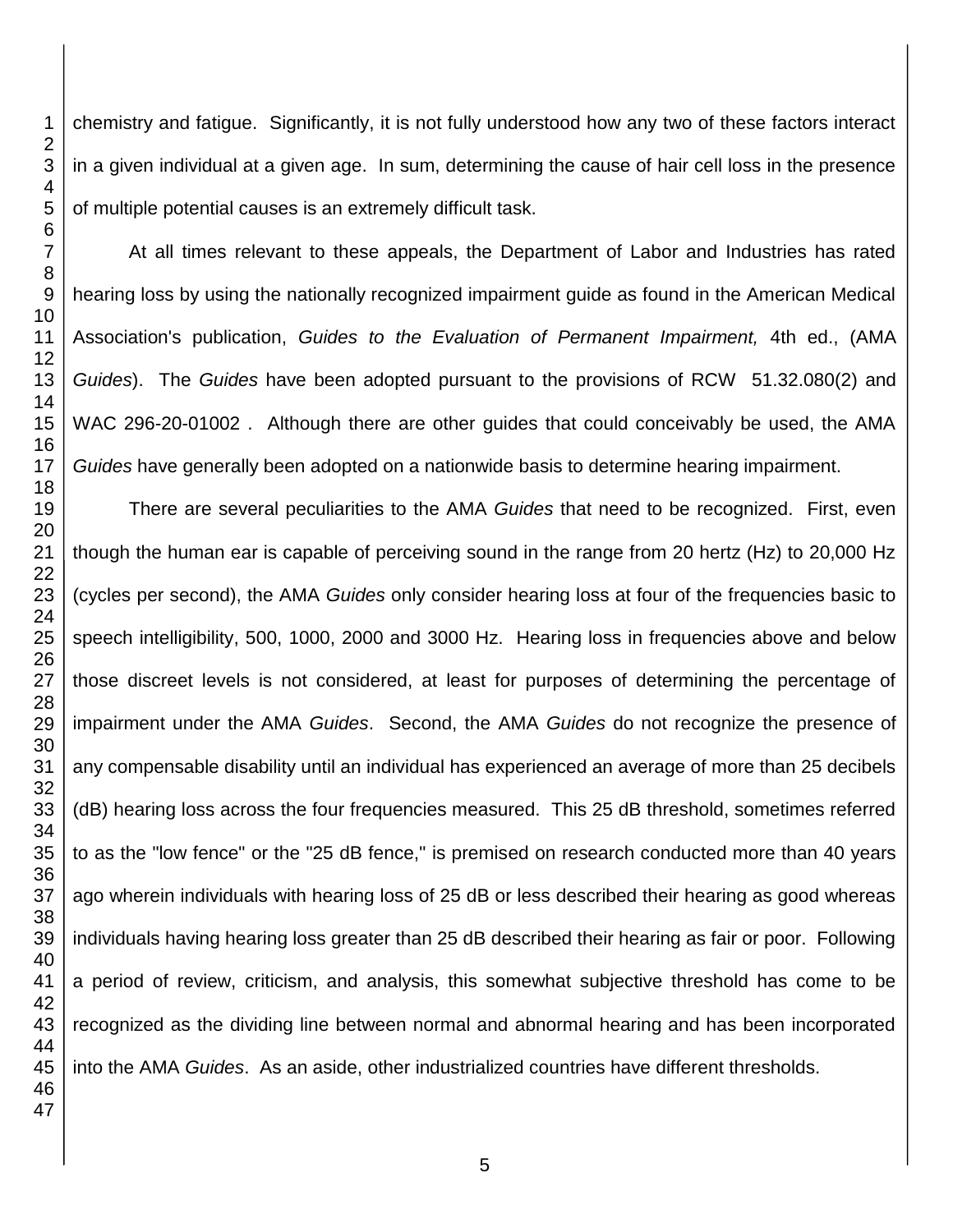The loudness or intensity of sound is measured in decibels. Derived from the average of 18-24 year old males who have no audiological disease, one decibel is generally regarded as the least intensity of sound at which any given tone can be perceived. It should be recognized that increasingly intense sound, as measured in decibels, does not proceed on a simple arithmetic basis. Although a 10 decibel sound is 10 times more intense than a 1 decibel sound (1 power of 10), a 20 decibel sound is 2 powers of 10 greater, or 100 times more intense. A 30 decibel sound is 1000 times more intense.

An audiogram is a hearing test administered under controlled circumstances and under an established protocol. It forms the foundation of any estimate of hearing loss. As might be expected, the failure to follow test protocol can lead to wildly varying results. During an audiogram, a test subject is asked to listen for low intensity tones that are gradually increased and decreased in volume until the individual's hearing threshold is established for a given frequency. The faintest intensity at which an individual is able to perceive a given tone is called the hearing threshold. By way of example, a person with a hearing threshold of 25 dB at 500 Hz should not be able to perceive a 24 dB sound produced at the same frequency.

#### **Presbycusis**

**Issue No. 1:** Are the present methods of differentiating between age-related hearing loss and industrially-related hearing loss sufficiently reliable that a disability award may be reduced so as to allocate for the suspected presence of age-related hearing loss?

Without question, the bulk of the evidence presented by this appeal relates to the issue of presbycusis or age-related hearing loss. The self-insured employer has framed the issue in straightforward terms by arguing that an employer should be responsible for only that portion of hearing loss that is industrially-related and nothing more. It insists that it should not be required to compensate a worker for hearing loss that is essentially the result of aging. The employer correctly points out that the AMA *Guides* formula for rating hearing impairment does not allocate for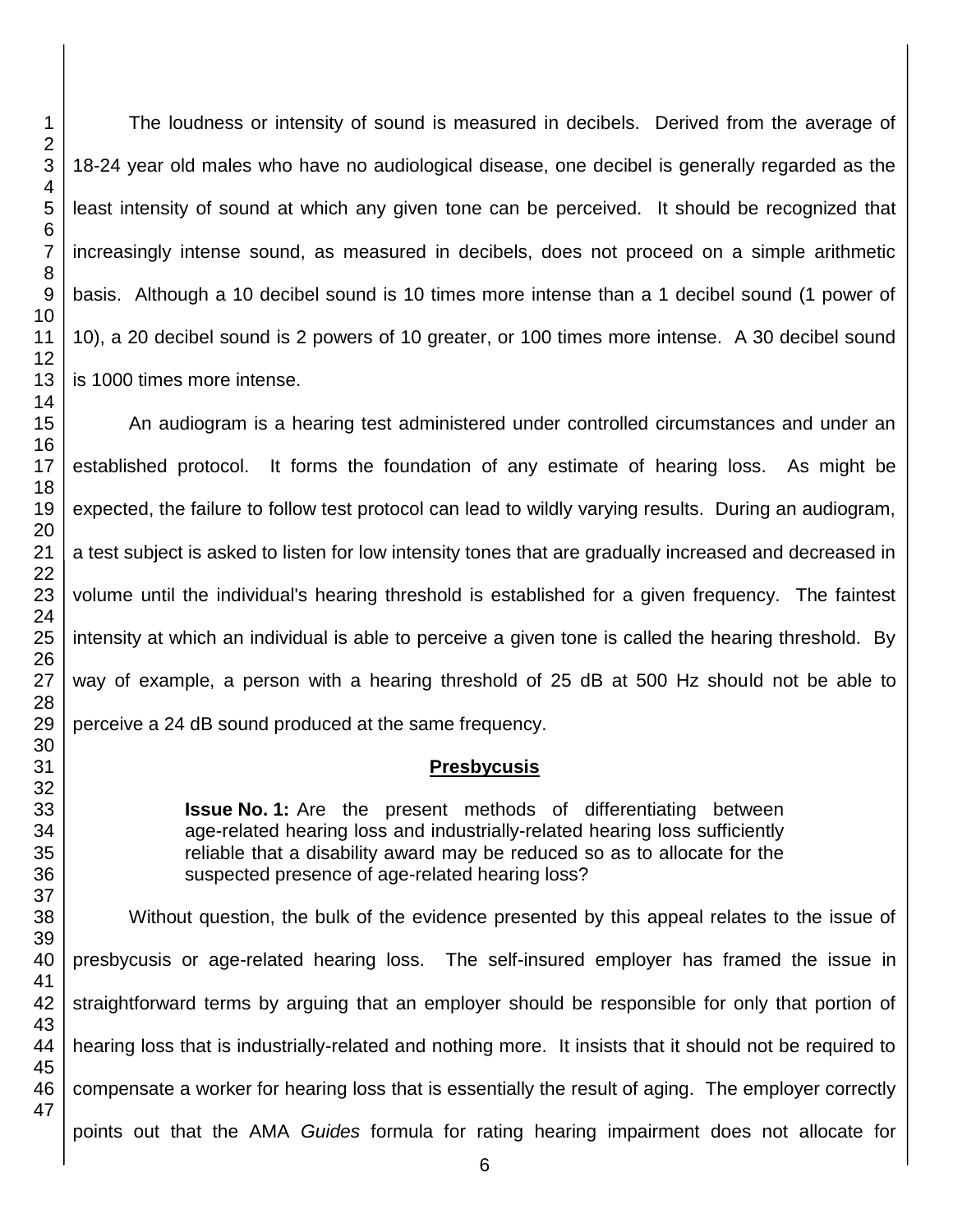presbycusis. Neither do the AMA *Guides* assign causation among two or more possible causes. Given these perceived limitations, the employer urges that changes be made to the manner in which the Department determines hearing compensability such that a portion of an older worker's hearing loss may be recognized to be the result of aging.

 

 The principal evidence supporting the employer's position is found in the testimony given by Robert A. Dobie, M.D., Daniel L. Johnson, Ph.D., and William Ritchie, M.D. Of these three witnesses, Dr. Dobie provides a substantial portion of the foundation for the self-insured employer's case by virtue of being both the author of *Medical-Legal Evaluation of Hearing Loss* and the architect of a median-based allocation method. Median-based allocation uses epidemiological data to predict the most likely cause of a person's hearing loss. Specifically, Dr. Dobie employs information taken from several hearing loss studies, including the International Organization of Standardization (ISO) 1999 databases,<sup>1</sup> A and B, to predict the estimated hearing loss from various causes, including age, occupational noise exposure and non-occupational noise exposure. Database A contains statistical information from individuals who were grouped according to age and then screened to exclude hearing loss from disease, noise exposure and/or injury. Database B incorporates survey information that did not involve any screening for hearing loss. By definition, Dr. Dobie's method is founded on the use of database medians.

Dr. Dobie applies the data in the following fashion: estimated hearing loss caused by age is divided by the sum of the estimated hearing loss caused by occupational noise plus the estimated hearing loss caused by aging. The formula is used to compare an individual's hearing loss with the predicted hearing loss of workers of the same age at a comparable level of noise exposure. It should be noted that Dr. Dobie considers his method to be primarily useful in situations in which

 l Persons regularly exposed to noise can develop hearing loss of varying severity. Due to this hearing loss, their understanding of speech, perception of everyday acoustic signals, or appreciation of music may be impaired. This International Standard (ISO 1999) presents in statistical terms the relationship between noise exposures and the noiseinduced permanent threshold shift in people of various ages.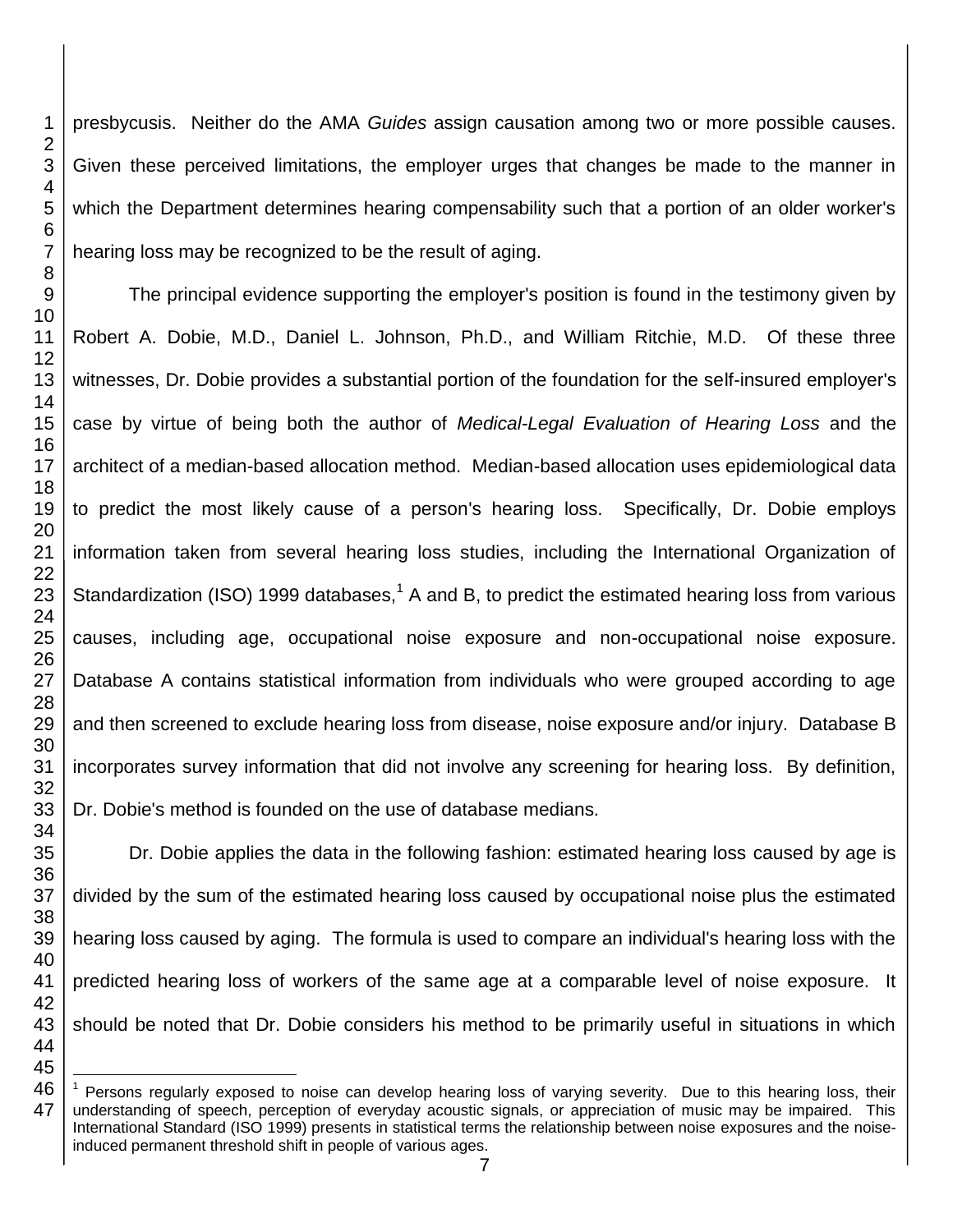there is a fundamental lack of objective information in the form of serial audiograms that might otherwise assist a physician in determining the cause of hearing loss.

Dr. Daniel L. Johnson supports Dr. Dobie. He believes that a median-based allocation method is an appropriate way of apportioning cause so as to make an equitable determination of compensation benefits. Dr. Johnson, who served on the committee that eventually created ISO 1999, stated that workers are presently being compensated for the entire amount of hearing loss whether the loss is industrially-related or not. At the same time, he admitted the primary purpose of ISO 1999 is to predict the amount of hearing loss in entire populations that are exposed to certain levels of noise. Acknowledging that calculations using ISO databases must be couched in terms of statistical models, he conceded that for a single individual it was not possible to precisely determine what loss was caused by noise and what was caused by other factors.

Several witnesses testified in opposition to Dr. Dobie's median-based allocation method. They included Aram Glorig, M.D., Henning von Geirke, Ph.D., Francis Irving Catlin, M.D., David M. Lipscomb, Ph.D., and Nayak Polissar, Ph.D. Dr. Glorig, who assisted in drafting the hearing loss formula promulgated by the American Medical Association (AMA), stated there is no scientific fact that allows any deduction or allocation for presbycusis since the interrelationship between injurious noise and aging cannot be established. Notwithstanding sections of Exhibit 18, published in 1961, and Exhibit 19, published in 1981, it is clear Dr. Glorig's ultimate opinion is that it is wrong to attempt to allocate between noise exposure and presbycusis inasmuch as medical science does not know how to allocate with any degree of accuracy. It remains unknown whether the relationship between age-related hearing loss and noise-related hearing loss is additive, interactive or synergistic. Dr. Glorig noted that in drafting the original AMA formula, the problem of presbycusis was discussed and eventually resolved with the recognition that there was no known way to deduct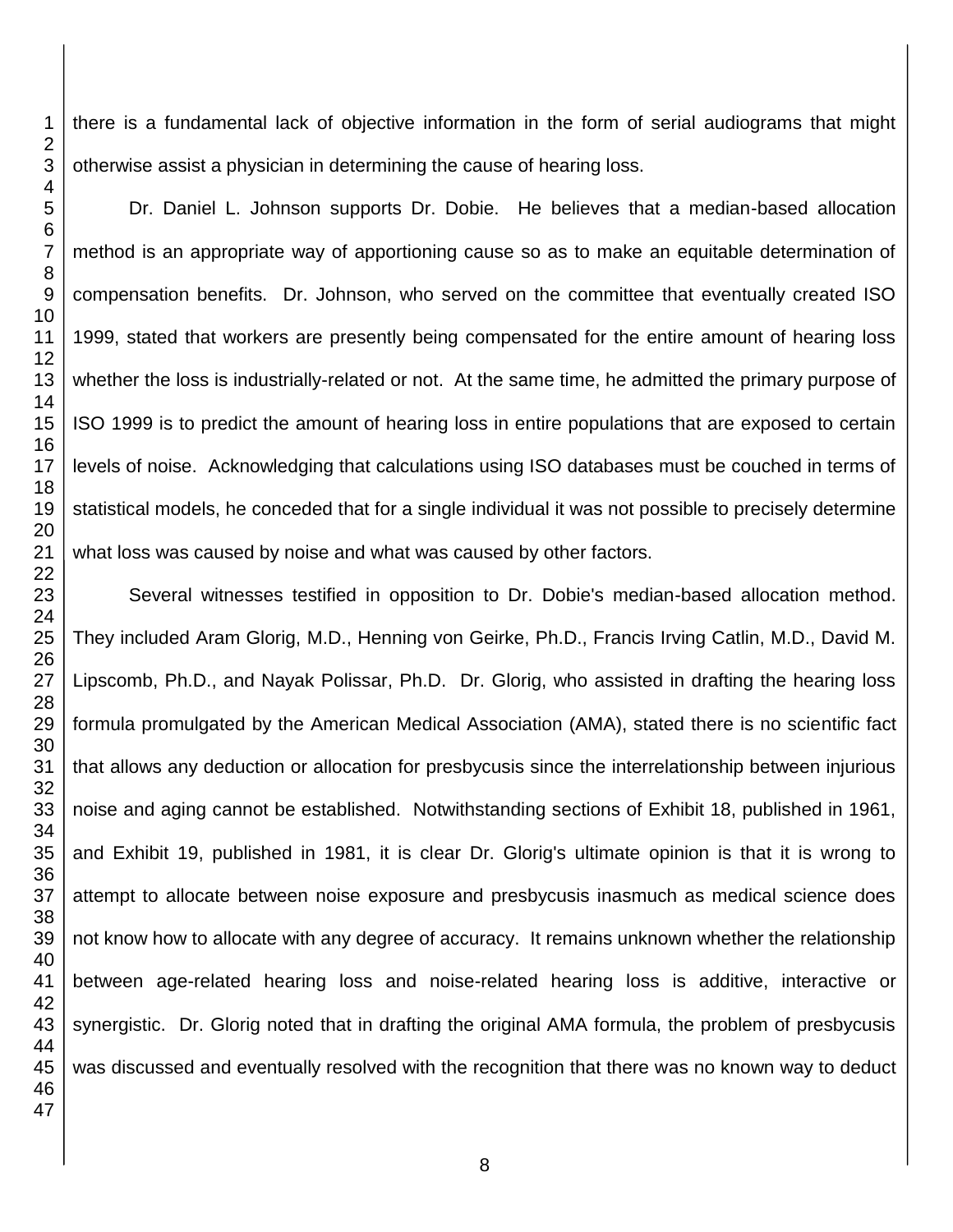for presbycusis. Allocation for presbycusis was not possible based on current scientific information and knowledge, particularly at the frequencies encompassed by the AMA formula.

Dr. Francis Catlin, who acted as chairperson for the AMA *Guides* committee that concerned itself with the ear, nose and throat, essentially agreed. He testified that the American Medical Association reviewed the subject and decided that no correction for presbycusis was necessary given the AMA *Guides* formula. He observed that the 25 dB fence, which had been incorporated into the AMA *Guides* formula, would not be exceeded for reasons of age-related hearing loss until the age of 75 to 82. Thus, in the vast majority of industrial insurance claims, presbycusis would not be an issue. As was the case with Dr. Glorig, Dr. Catlin stated his opposition to the practice of using ISO 1999 to predict any individual's hearing loss.

Dr. Henning von Geirke, who chaired the committee that formulated ISO 1999, further confirmed Dr. Glorig's opinion. Dr. von Geirke made it abundantly clear that ISO 1999 is based on statistical data and should not be used to assess the hearing impairment of individual persons. Statistics cannot accurately predict anything for an individual. ISO 1999 Database B is best used to estimate the amount of hearing disability in an entire population. By way of adding further emphasis, Dr. von Geirke testified to having served on a National Institute for Occupational Safety and Health (NIOSH) committee that considered the matter. The NIOSH committee also concluded that no correction should be applied to an individual's audiogram because of age.

David M. Lipscomb, Ph.D., a clinical and research audiologist, testified that Dr. Dobie's methods are flawed for at least two reasons. First, Dr. Dobie ignored the caution that ISO 1999 Database B contains group data. Database B cannot be applied to individuals because a physician does not know where to enter the table. Second, Dr. Dobie assumed that various hearing loss causative factors are additive in nature. Dr. Lipscomb insists this is incorrect. The injury factors impacting hearing are so complex, both physiologically and psychoacoustically, that it is impossible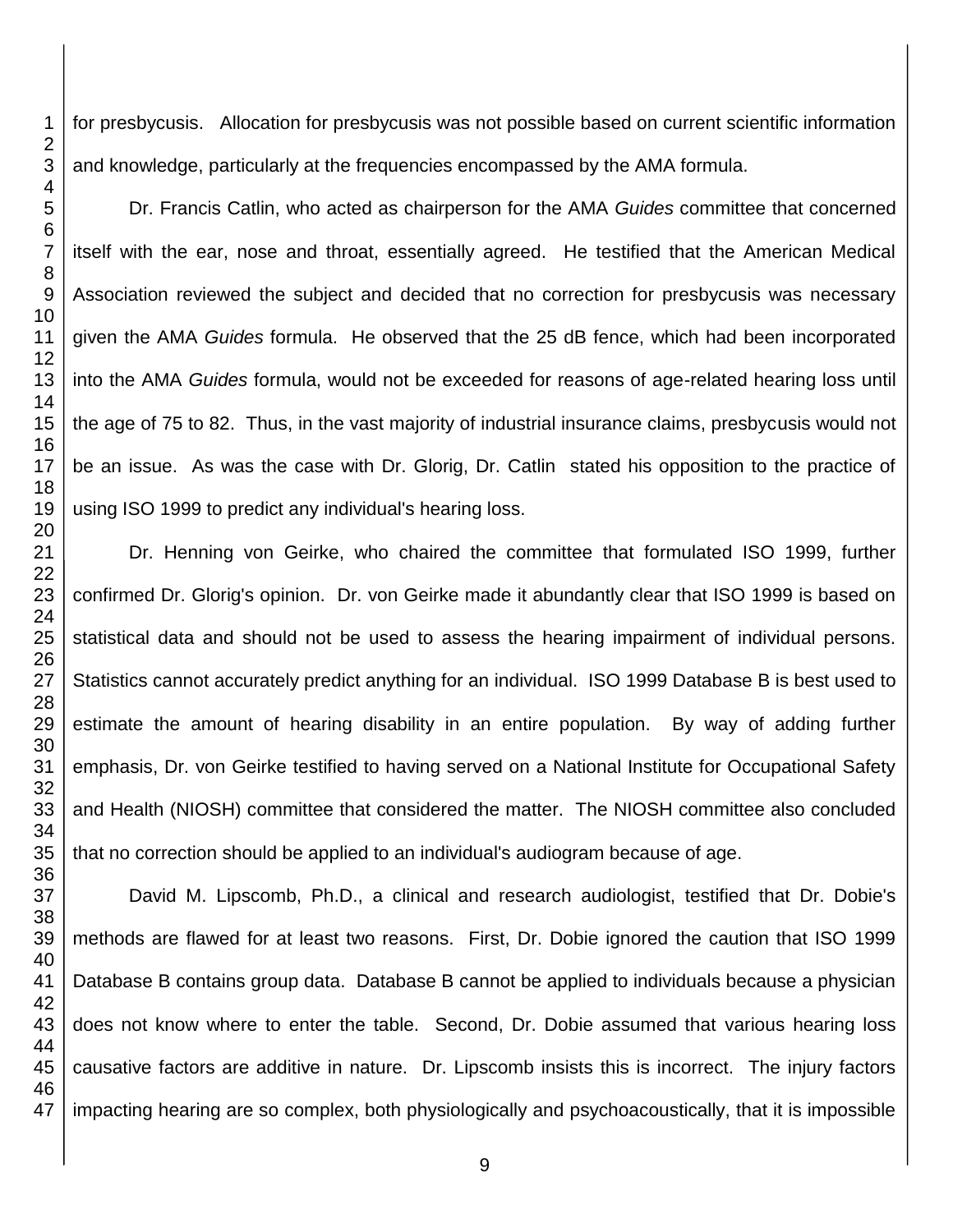to consider the additive nature of more than one cause of hearing impairment. In any given individual, noise could be a 10 percent contributor to hearing loss and age 90 percent, or noise could be a 90 percent contributor and age 10 percent. We do not know. Given the present state of science and medicine, the foundations for apportioning hearing loss between age and noise are not satisfactorily resolved.

Nayak Polissar, Ph.D., criticized Dr. Dobie's median-based allocation method as being statistically suspect. Dr. Polissar, a biostatistician who designs medical research studies with an eye toward capturing results in a statistically valid fashion, stated that Dr. Dobie inappropriately used data and failed to consider all the different sources of variation and uncertainty. Dr. Polissar noted uncertainty in Dr. Dobie's use of smoothed data, uncertainty with combining percentiles across hearing tones, uncertainty over test-retest variations, and uncertainties over the variation in population data. In the final analysis, Dr. Polissar doubted that opinions based upon Dr. Dobie's median-based allocation method could be rendered on a more probable than not basis.

Mary Burbage, an Adjudicator 5 with the self-insurance section of the Department of Labor and Industries, testified to being responsible for managing appeals of hearing loss claims within the Department. In those instances in which medical evidence demonstrates that a particular non-occupational disease causes hearing impairment, the Department will conceivably segregate that portion of hearing loss as being outside the employer's responsibility, assuming medical evidence is sufficient to support such. Ms. Burbage indicated that the Department does not, however, deduct or segregate for age-related hearing loss under the belief that the 25 dB threshold incorporated in the AMA *Guides* formula takes presbycusis into consideration. We pause to observe that the Department appears to be mistaken in this regard. Although the 25 dB threshold may, as a practical matter, have the effect of taking a deduction for presbycusis, it is clear from the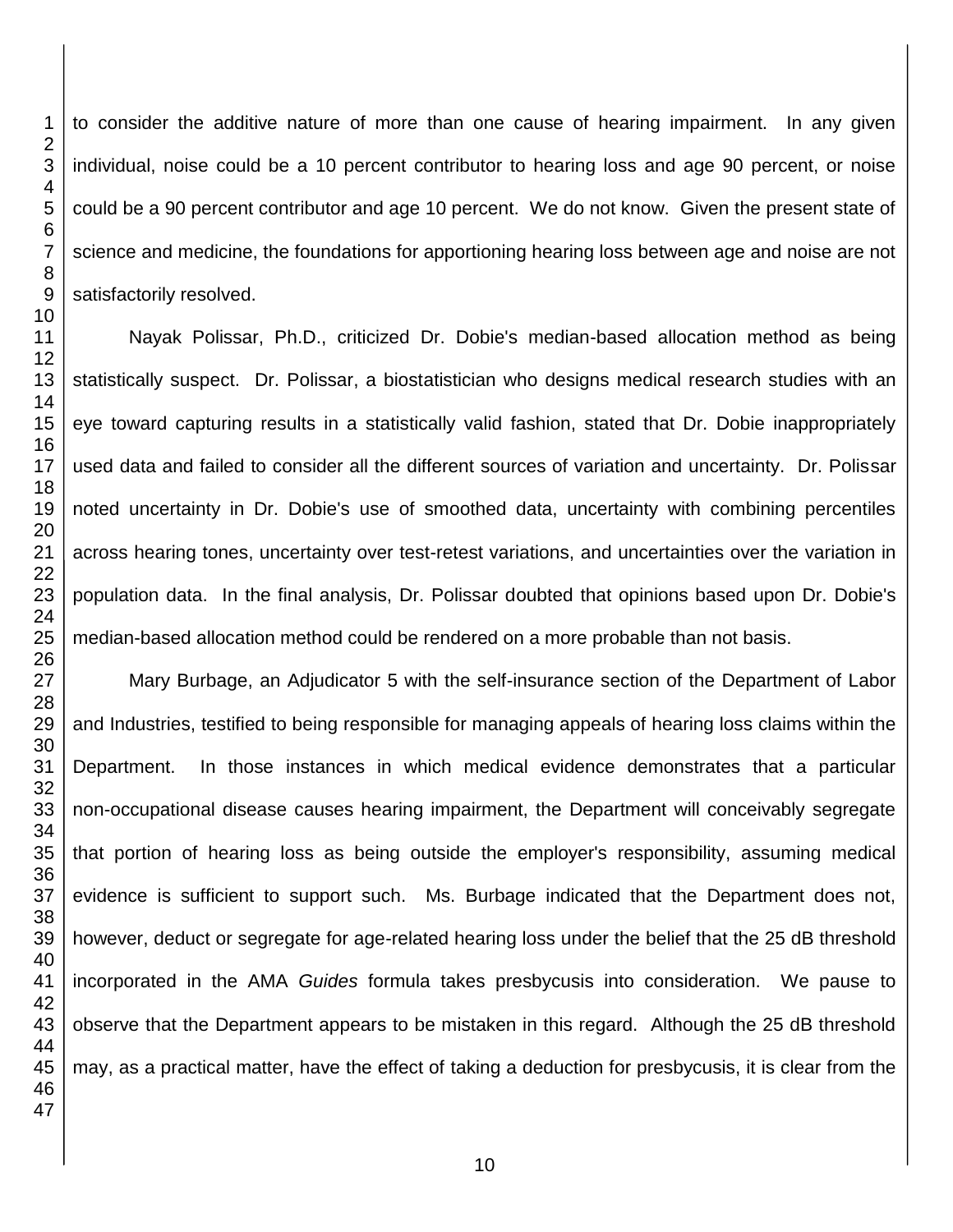evidence presented here that the 25 dB threshold and presbycusis have no direct connection with one another.

 We are persuaded that the Department's refusal to accept medical opinions founded upon Dr. Dobie's median-based allocation method is in keeping with the meaning of RCW 51.32.080(2) and WAC 296-20-01002. Our reasons are several. First, Dr. Dobie's median-based allocation method has not been recognized on a national basis as a reliable way to segregate noise-induced and age-related hearing loss. Second, Dr. Dobie's method takes data from ISO 1999 population studies and inappropriately applies it to individuals. ISO 1999 states, "[t]his International Standard is based on statistical data and therefore shall not be used to predict or assess the hearing impairment or hearing handicap of individual persons." ISO 1999-1990 at 1. Third, the preponderance of medical evidence supports the conclusion that injury factors impacting hearing are so complex that it is impossible to consider the additive nature of more than one cause of hearing impairment. Dr. Dobie's reliance on the principle that multiple causes of hearing loss are numerically additive is simply not supported by the greater medical community. Given the present state of medicine, the preponderance of evidence forces the conclusion that the foundations for apportioning between age and noise are not adequately satisfied. Fourth, Dr. Dobie's median-based method of allocation appears to be statistically unreliable. We find Dr. Polissar's criticisms sufficiently persuasive to conclude that Dr. Dobie's method of apportionment cannot support a medical opinion on a more probable than not basis. Fifth, we find nothing in the Industrial Insurance Act that either promotes or encourages the theory that a reduction of an individual's permanent partial disability award may be based upon age. To the contrary, RCW 51.12.010 requires the act to be liberally construed for the purpose of reducing to a minimum the suffering and economic loss arising from injuries and/or death occurring in the course of employment. In our view, the requirement of liberal construction argues against taking a deduction for presbycusis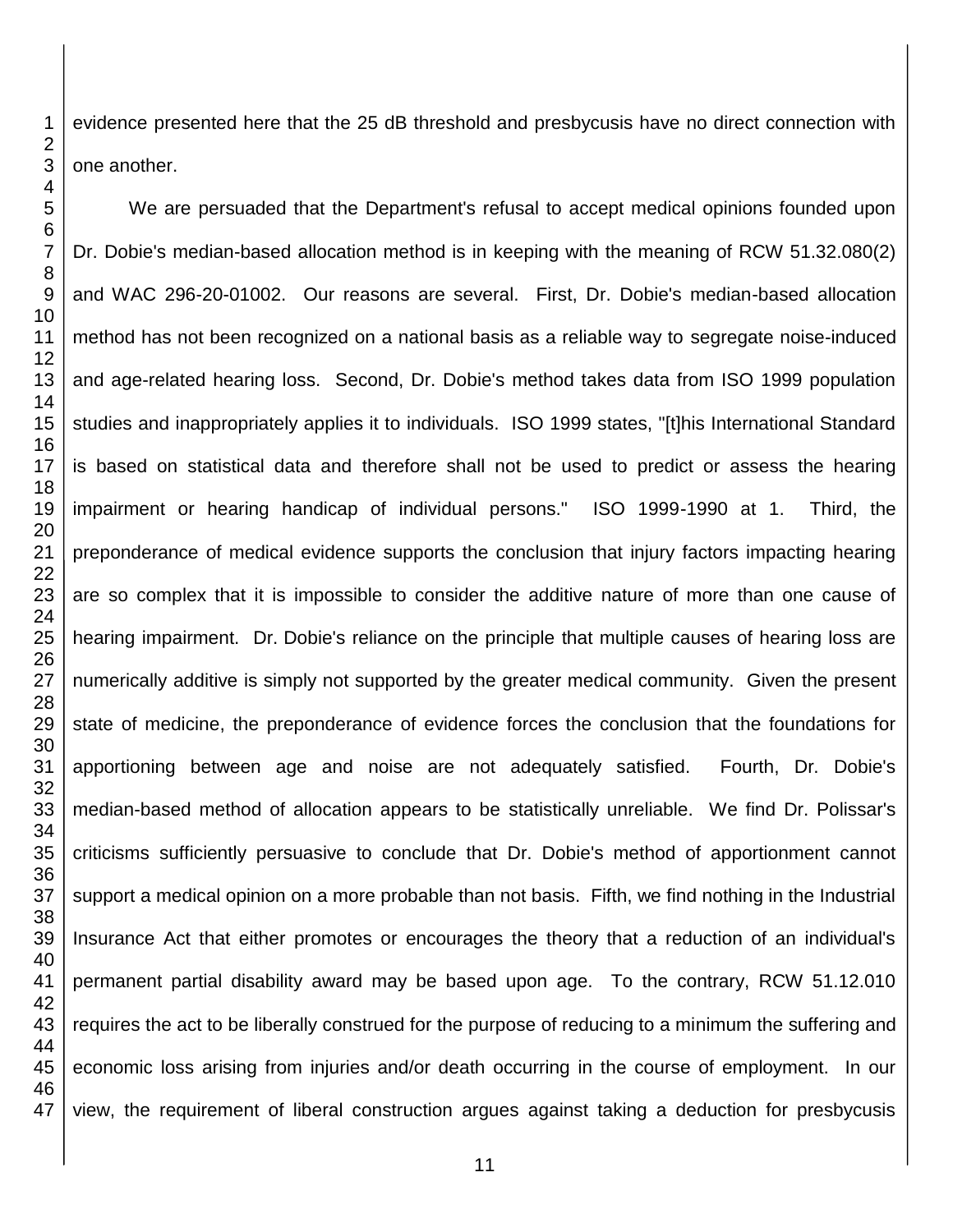given the competing arguments regarding it. Finally, even if it was medically possible to allocate between noise-related and age-related hearing loss, it does not appear that presbycusis, in and of itself, rises to the level of compensability until the age range of 75 to 82. As noted earlier, the AMA *Guides* incorporate a 25 dB fence into the hearing loss formula below which hearing loss is considered non-compensable. The evidence here indicates that age-related hearing loss will not reach the 25 dB threshold of compensability until the age of 75 to 82, thus making the issue of agerelated hearing loss moot in the vast majority of cases. Even this assumption, that age-related hearing loss is not a factor until later in life (75 to 82 years of age), is a statistical conclusion that is not descriptive of an individual case. Again, we will not extrapolate from the general to the specific.

## **Audiograms**

**Issue No. 2:** Is the Department correct in refusing to consider audiograms dated more than 12 months prior to a worker's last exposure to injurious noise?

The next question concerns how to determine a worker's permanent hearing impairment. Permanent impairment is determined by audiograms, which measure the loss of hearing. In order to measure hearing loss it would be ideal to do an audiogram on the day a worker leaves employment. However, few workers are given an audiogram on the day they retire, terminate employment, or are otherwise removed from exposure to excessive noise. In cases involving older workers, it is not uncommon for audiograms to bracket a worker's retirement by periods of a year or more on each side of the date on which employment was terminated. But for the fact that the results of the audiograms are often substantially different, this would not be a problem. However, an audiogram taken a year or two before retirement may show substantially less impairment than an audiogram taken a year or two after retirement.

Our review of the record indicates that for all times relevant to these appeals the Department adhered to a internal rule of practice that disfavored audiograms administered more than 12 months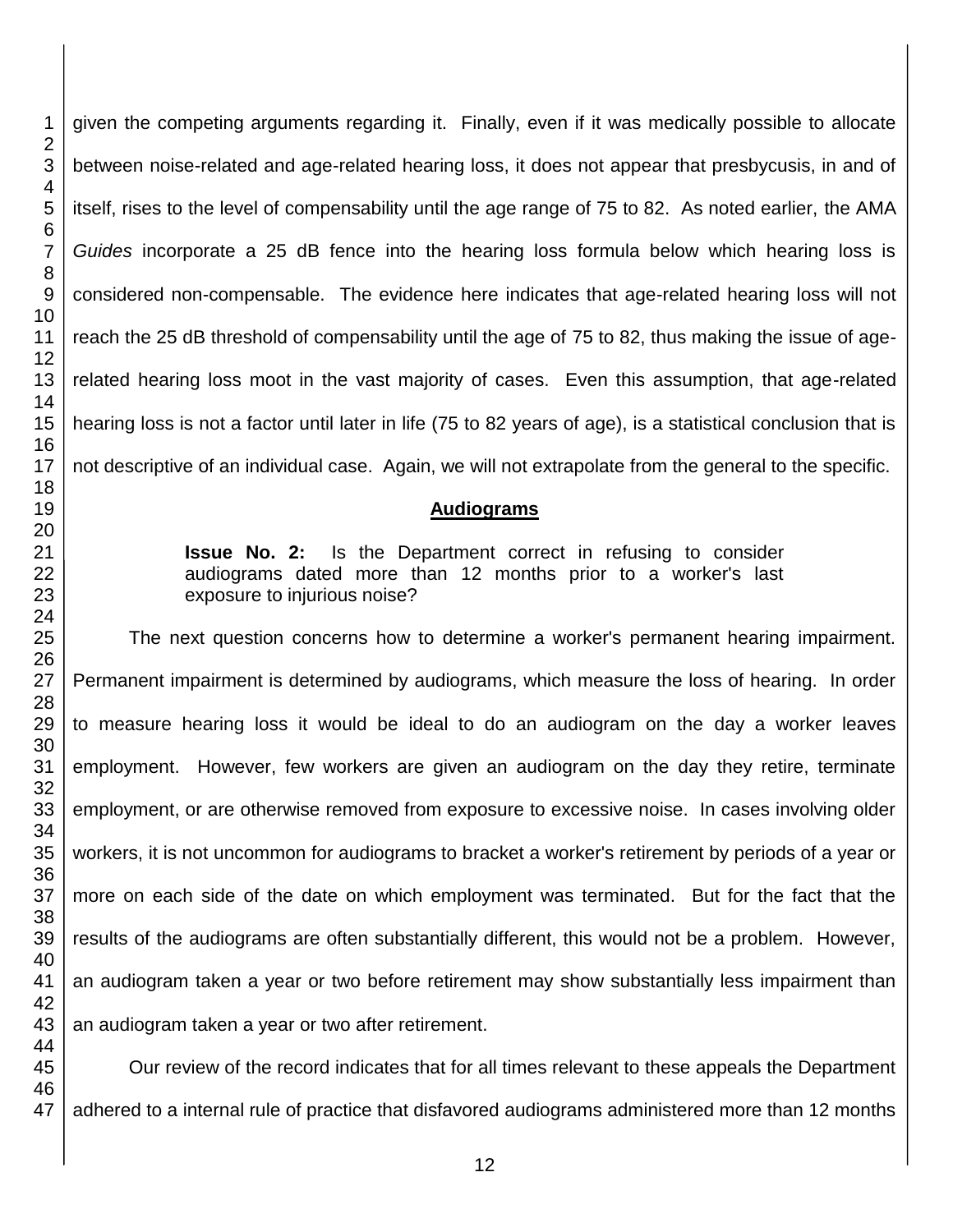prior to a worker's last exposure to injurious noise. Mary Burbage, identified in the previous section, testified that audiograms administered more than 12 months prior to a worker's last exposure to injurious noise are rejected because they fail to account for additional hearing damage that occurs between the date of the audiogram and the date the worker is removed from injurious noise. The exceptions to this rule are those instances in which the employer can establish no injurious noise existed during the period subsequent to the audiogram in question.

The self-insured employer argues that the Department's unwritten rule is without substance and is patently arbitrary. It insists there is no medical, scientific or administrative reason for rejecting any particular audiogram and points out that the Department has been unable to identify a statute, code section, or precedent that specifically supports the 12-month rule. The employer further notes the Department has failed to explain why a 12-month standard is preferable to a 1-month, 6-month or 18-month standard.

In this instance, the employer is correct. The Department has been unable to articulate why an audiogram administered 11 months prior to removal from injurious noise is acceptable for rating permanent impairment while one administered 13 months prior is not. When subjected to this scrutiny, the choice of 12 months appears to be a decision that is not easily supported. At best, the 12-month rule provides the Department with a working rule of thumb that allows for consistency in the administration of claims, whether or not the rule is otherwise supportable.

Given the record here, there appears to be no particular period of time that can be said to be superior over any other. The criticisms brought against a 12-month period apply equally to the selection of any other specified period of time. As such, we are unable to conclude that the Department's choice of a 12-month period is warranted.

With that said, we must also address the concerns of the worker. In doing so, we are unable to conclude that a worker who continues to be exposed to injurious noise through the final day of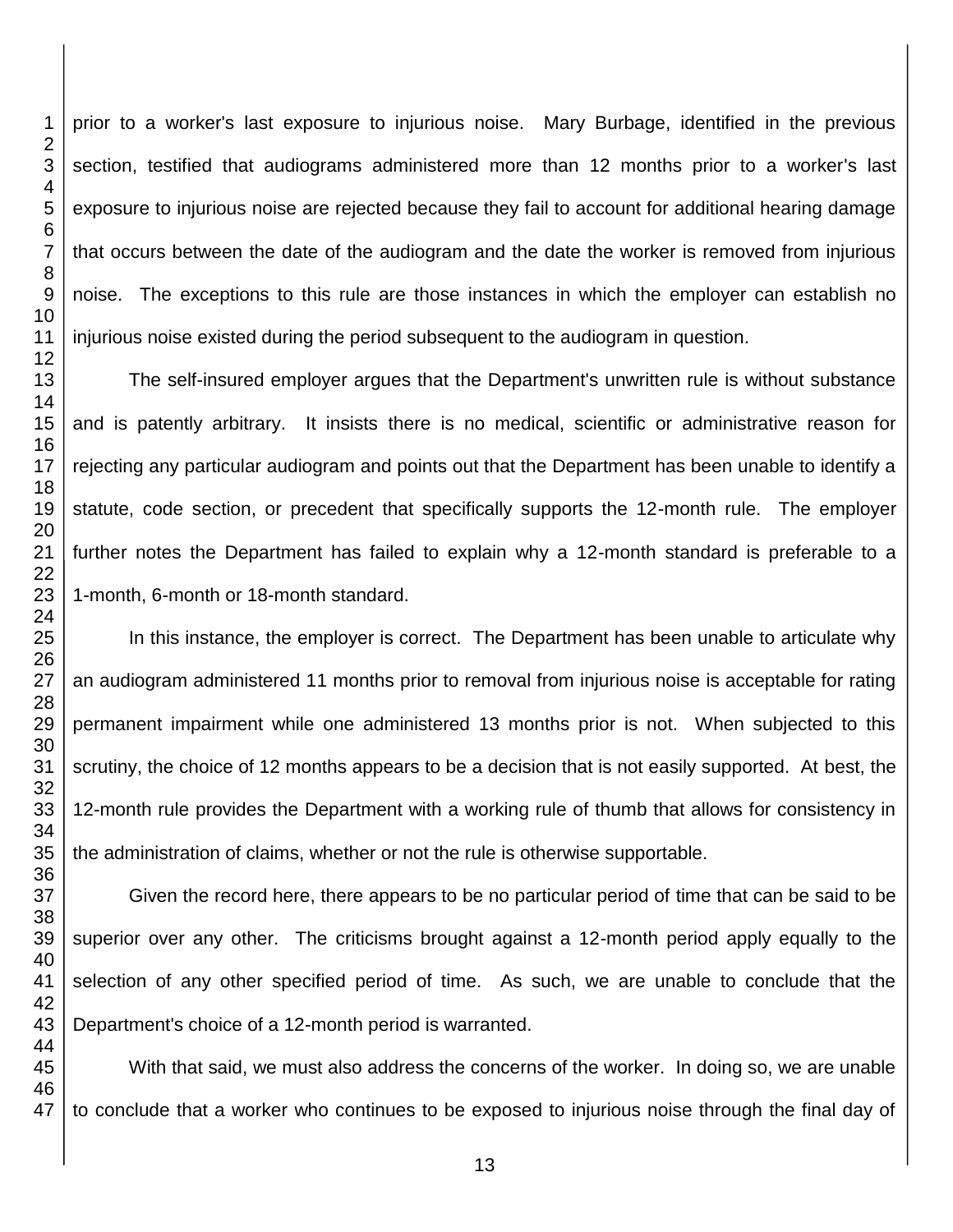his or her employment is fairly compensated for hearing loss when his or her disability award is based on an audiogram administered months or years earlier. In the presence of sufficiently intense sound, we can well imagine a worker suffering permanent hearing loss after only a few days of continuous exposure. Given that fact, we are not prepared to conclude that the final days of a worker's exposure to excessive noise are so insignificant that any resultant hearing loss can be disregarded outright. To do so would be to engage in the same type of assumptions that resulted in the Department's 12-month rule.

The employer argues that a physician may base his or her opinion on an audiogram of any given date. We do not necessarily disagree. A physician's opinion could conceivably be based on an infinite number of chronologically separate and distinct facts. However, in those instances where the evidence shows a worker continued to be placed in a noisy work environment after the date of a given audiogram, we believe the burden appropriately shifts to the employer to show by persuasive evidence that subsequent workplace noise was **not** injurious to the worker's hearing. Where this showing is ignored or omitted, little weight need be given to the physician's opinion. In this instance, we agree with both the Department of Labor and Industries and our industrial appeals judge that the burden appropriately shifts to the employer. The employer controls the workplace environment and is typically the entity responsible for monitoring and addressing work place noise.

We believe that a physician's opinion based on an audiogram administered prior to a worker's removal from excessive noise is an opinion that is logically open to question. We conclude that unless the opinion is supported by persuasive evidence showing further exposure to workplace noise was not injurious to the worker's hearing (i.e., lack of sufficient exposure to noise or availability and utilization of hearing protection), the opinion need not be accorded great weight. For the reasons outlined above, we do not agree that an audiogram administered prior to a worker's removal from excessive noise is a fair expression of a worker's entire industrially-related hearing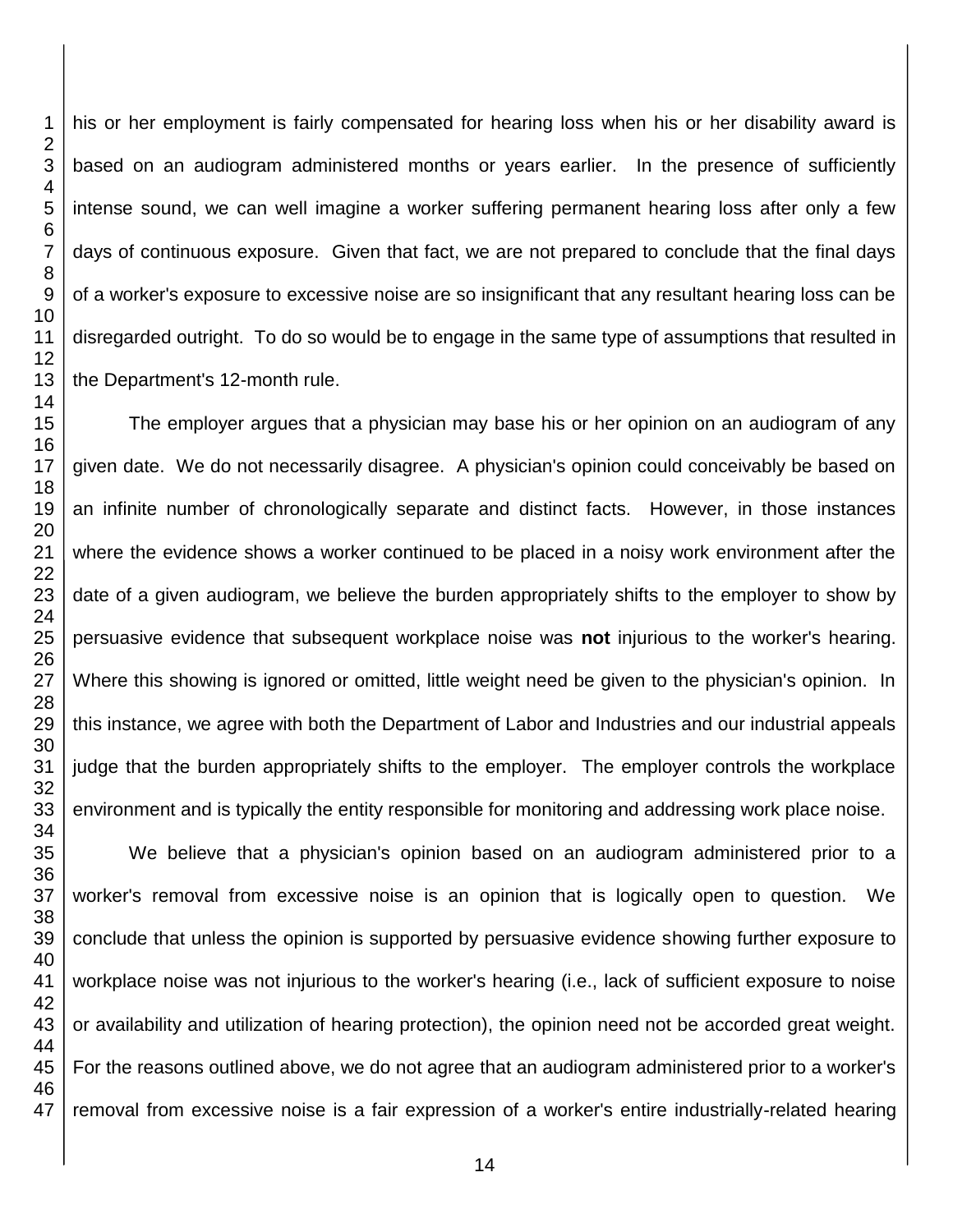loss. This applies whether the audiogram was administered one month or one year prior to the worker's final injurious exposure. In general, a reliable audiogram taken within a reasonable time after a worker's removal from injurious noise will normally be given greater weight than one taken before final injurious exposure.

Finally, the preferred measure of determining a worker's hearing impairment is an independent, clinically reliable audiogram. Although we do not discount "on-site" or "industrial" audiograms per se, such audiograms will be carefully scrutinized to determine whether appropriate testing protocol was followed. In any case, where the evidence suggests an audiogram was administered under inappropriate circumstances, the results will be given little weight, irrespective of whether the audiogram is considered "on-site," "industrial" or "clinical."

## **Schedule of Benefits**

**Issue No. 3:** With respect to occupational disease hearing loss claims filed after July 1, 1988, what date should be used to determine the applicable schedule of benefits?

RCW 51.16.040 states that compensation and benefits provided for occupational diseases shall be paid in the same manner as compensation and benefits for industrial injuries. While this section is straight forward, it should be noted that an industrial injury is the consequence of a single event whereas an occupational disease can be the result of a series of events or the result of exposure over a period of time. Choosing a single schedule of benefits for an occupational disease requires the selection of a date specific from, often times, numerous possibilities.

The Department of Labor and Industries and the claimant argue that noise-induced hearing loss is not a single disease but is multiple diseases. Accordingly, a separate schedule of benefits should be used for each incremental increase in hearing loss to reflect the compensation in effect at the time the loss is experienced. While this concept has a certain logic, we are unable to find any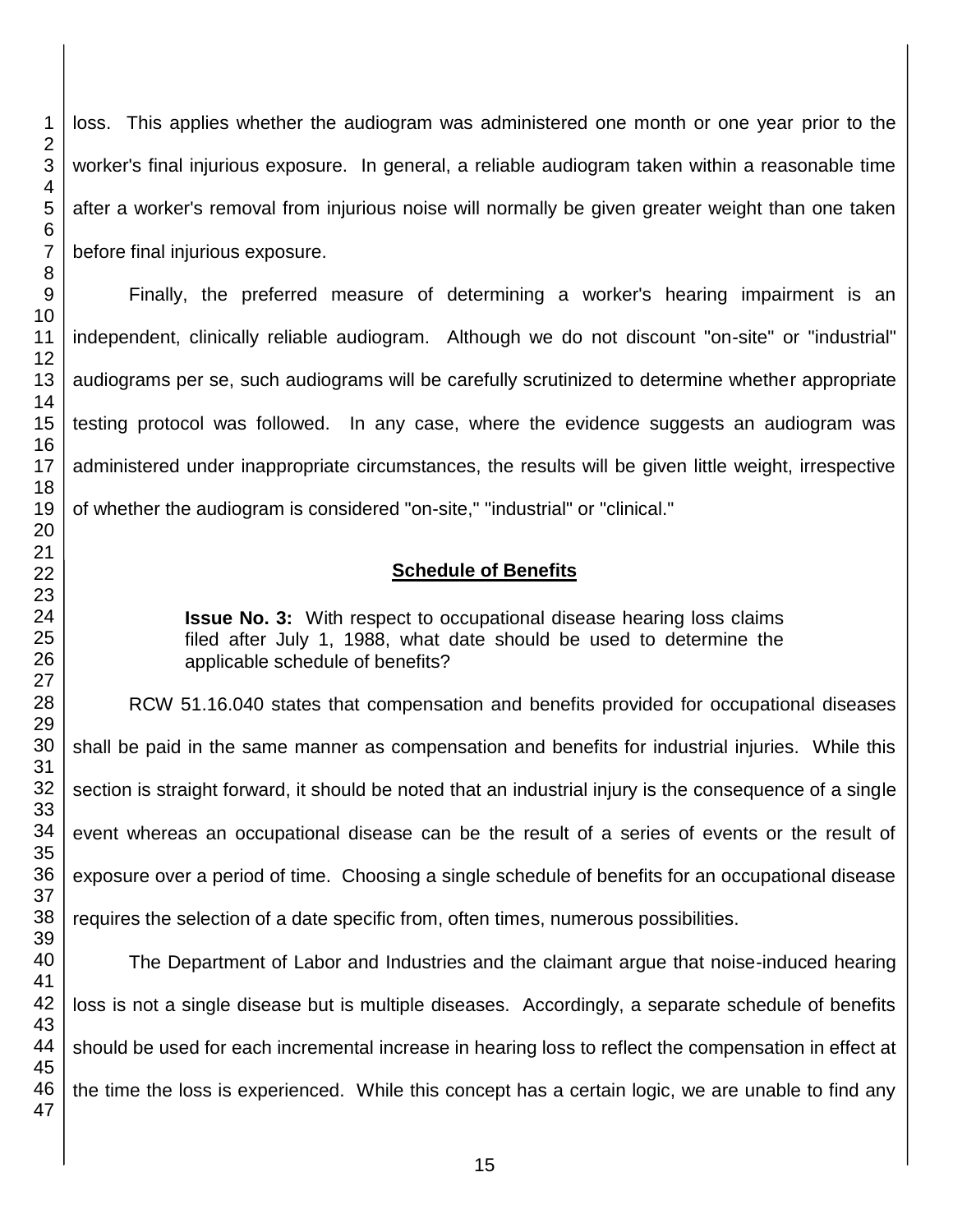support for it in either the Industrial Insurance Act or accompanying case law. It is an imaginative proposal that appears to be outside the province of the Board of Industrial Insurance Appeals. Our review of the record reveals that all eight of the appeals before us (including the present appeal) relate to claims filed after July 1, 1988. RCW 51.32.180(b), as amended by Laws of 1988, ch. 161, § 6, provides that: [F]or claims filed on or after July 1, 1988, the rate of compensation for occupational diseases shall be established as of the date the disease requires medical treatment or becomes totally or partially disabling, whichever occurs first, and without regard to the date of the contraction of the disease or the date of filing the claim. WAC 296-14-350(3) essentially reiterates the language of the statute and declares, "[b]enefits shall be paid in accordance with the schedules in effect at the time the disease required medical treatment or became totally or partially disabling, whichever occurred first, without regard to the date of the contraction of the disease or the date of filing the claim." In a series of appeals involving claims filed before July 1, 1988, we determined that the date of manifestation of an occupational disease is the particular point in time that determines schedule of benefits. *In re Charles Jones,* BIIA Dec., 87 2790 (1989); *In re Kenneth Alseth,* BIIA Dec., 89 2737 (1989); *In re Milton May,* BIIA Dec., 87 4016 (1989); *In re Otto Weil, Dec'd,* BIIA Dec., 86 2814 (1987); and, *In re Robert Wilcox,* BIIA Dec., 69,954 (1986). Given the 1988 amendment to RCW 51.32.180, an obvious question is raised as to whether the 1988 Legislature created a new rule for determining schedule of benefits or whether the Legislature was merely clarifying what was meant by the "date of manifestation." We considered this question some years ago. At the time, we specifically concluded that the 1988 Legislature clarified the meaning of date of manifestation by defining it as "the date the disease requires medical treatment or becomes totally or partially disabling, whichever occurs

 first . . .." *In re Kenneth Alseth,* BIIA Dec., 87 2937 (1989). At first blush, it would appear that the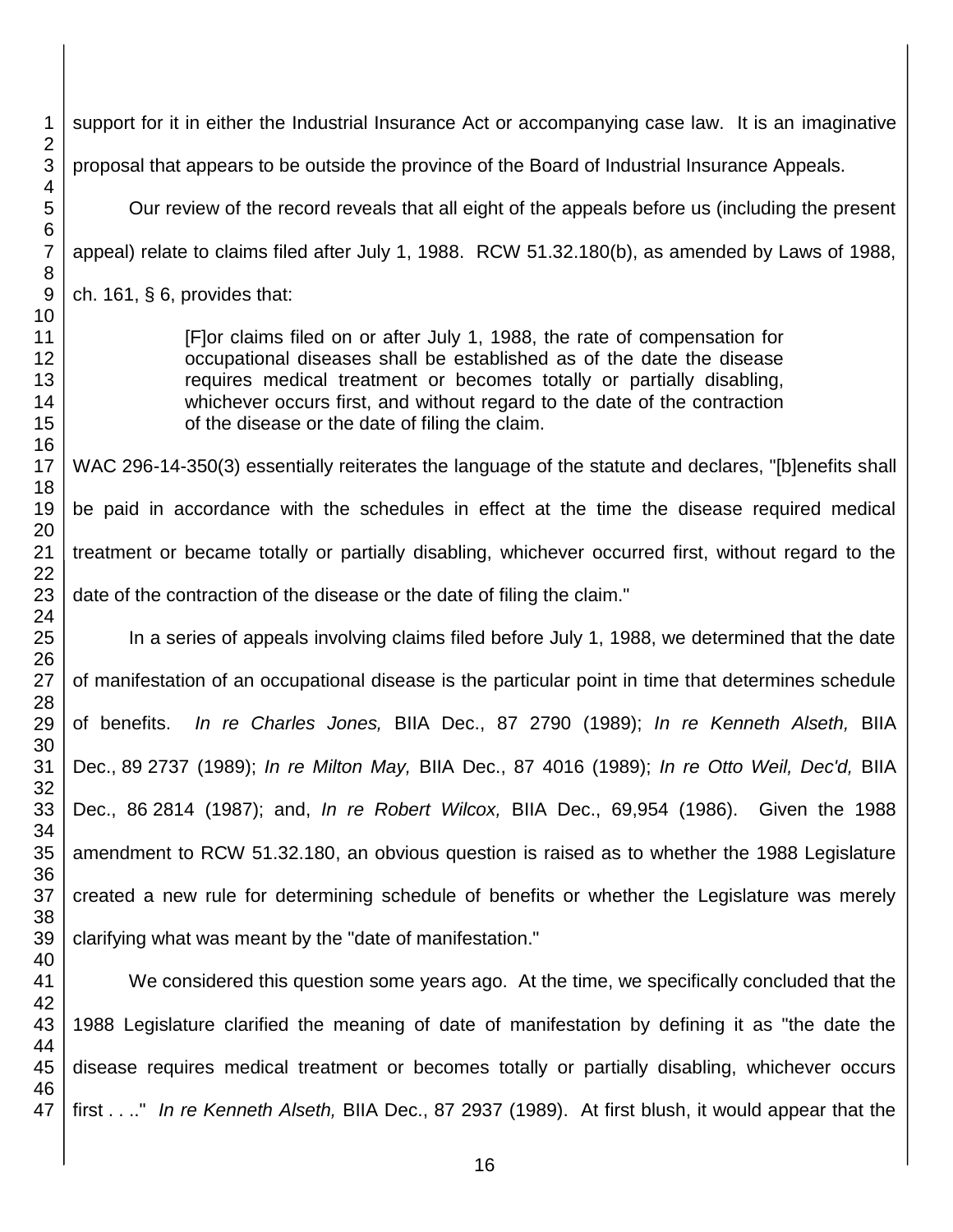matter is long since decided and that the 1988 amendments to RCW 51.32.180 confirm the well established "date of manifestation" rule. However, because *Alseth* involved a claim filed before July 1, 1988, some of the *Alseth* language must be regarded as dicta and is not necessarily controlling in the matter before us now. Given the concerns raised by the parties in this appeal, we pause to consider whether our reasoning in *Alseth* remains valid. In doing so, we begin by analyzing the phrases "the date the disease requires medical treatment" and "partially disabling" as found in RCW 51.32.180(b). We consider the phrase "totally disabling" to be beyond the scope of our consideration.

In the context of industrially-related hearing loss, the phrase "the date the disease requires medical treatment" has created more controversy than might first be apparent. Both the claimant and the Department of Labor and Industries argue that noise-induced hearing loss is a disease for which there is no medical treatment, per se. The "treatment" for noise-induced hearing loss is to simply remove the individual from the offending noise. The Department and the claimant argue there can be no date of first treatment for hearing loss because noise-induced hearing loss does not lend itself to medical treatment in the same sense that other occupational diseases do. Rather, noise-induced hearing loss is a condition that can only be identified, monitored and ameliorated with hearing aids.

The concerns raised by the Department and the claimant are well taken. However, the parties advance a definition of treatment that appears to be unnecessarily narrow. Conceivably, there are many occupational diseases that can neither be cured nor ameliorated by known medical treatment. Potentially, many will only be identified, monitored and improved with medical care. To require the definition of treatment to be limited to those conditions that can be improved by medical care is to focus on the result rather than the process. We decline to accept this limited view. We conclude that an individual's hearing loss is deemed to "require medical treatment" as of the date a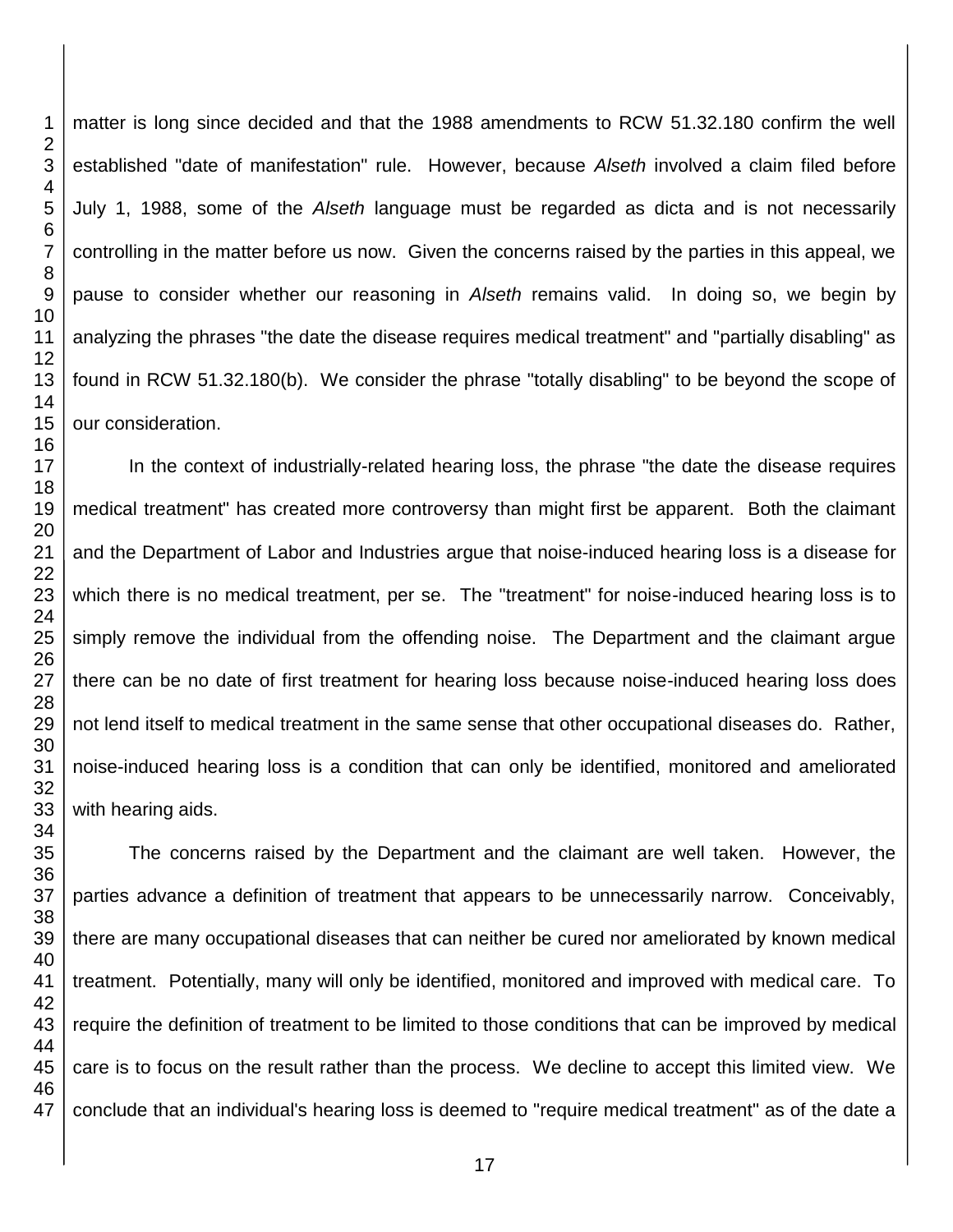person consults with a physician or seeks other means of obtaining relief from his or her hearing loss, irrespective of whether or not curative treatment is available in the usual sense.

The second phrase of RCW 51.32.180 relates to the words "partially disabling." As we discussed in an earlier portion of this decision, the AMA *Guides* do not recognize the existence of any hearing disability until an individual's average hearing loss exceeds 25 dB at the four frequencies tested. For purposes of establishing a schedule of benefits date, other hearing loss thresholds could be adopted that might begin with as little as 1 dB of permanent threshold shift, assuming such a threshold was nationally recognized. To adopt a different standard, however, would mean that we would create one definition of "partially disabling" to determine the percentage of permanent partial disability and a second definition to determine the schedule of benefits for paying the award. We do not believe this is wise. Despite the potential existence of other standards, we believe logic and consistency require the use of the AMA *Guides* standard for the purpose of establishing the schedule of benefits date. So that we are clear, we conclude that hearing loss is disabling within the meaning of RCW 51.32.180 when the average loss exceeds dB across the frequencies specified in the AMA *Guides*. Individuals whose threshold shift averages 25 dB or less do have some hearing loss, however, their hearing loss will not be considered "partially disabling" within the meaning of RCW 51.32.180 until it exceeds, on average, 25 dB. This will continue to be the case as long as the AMA *Guides* are the approved standard of evaluation or until the *Guides* are modified.

 This leads to another and yet more difficult question: Is audiometric evidence sufficient, in and of itself, to establish the date at which hearing loss becomes disabling? To briefly frame the problem, audiometric testing, which forms the foundation of measuring hearing loss, is not a matter that has remained within the exclusive domain of the medical profession. To the contrary, audiograms are routinely administered by many non-medical retail businesses, including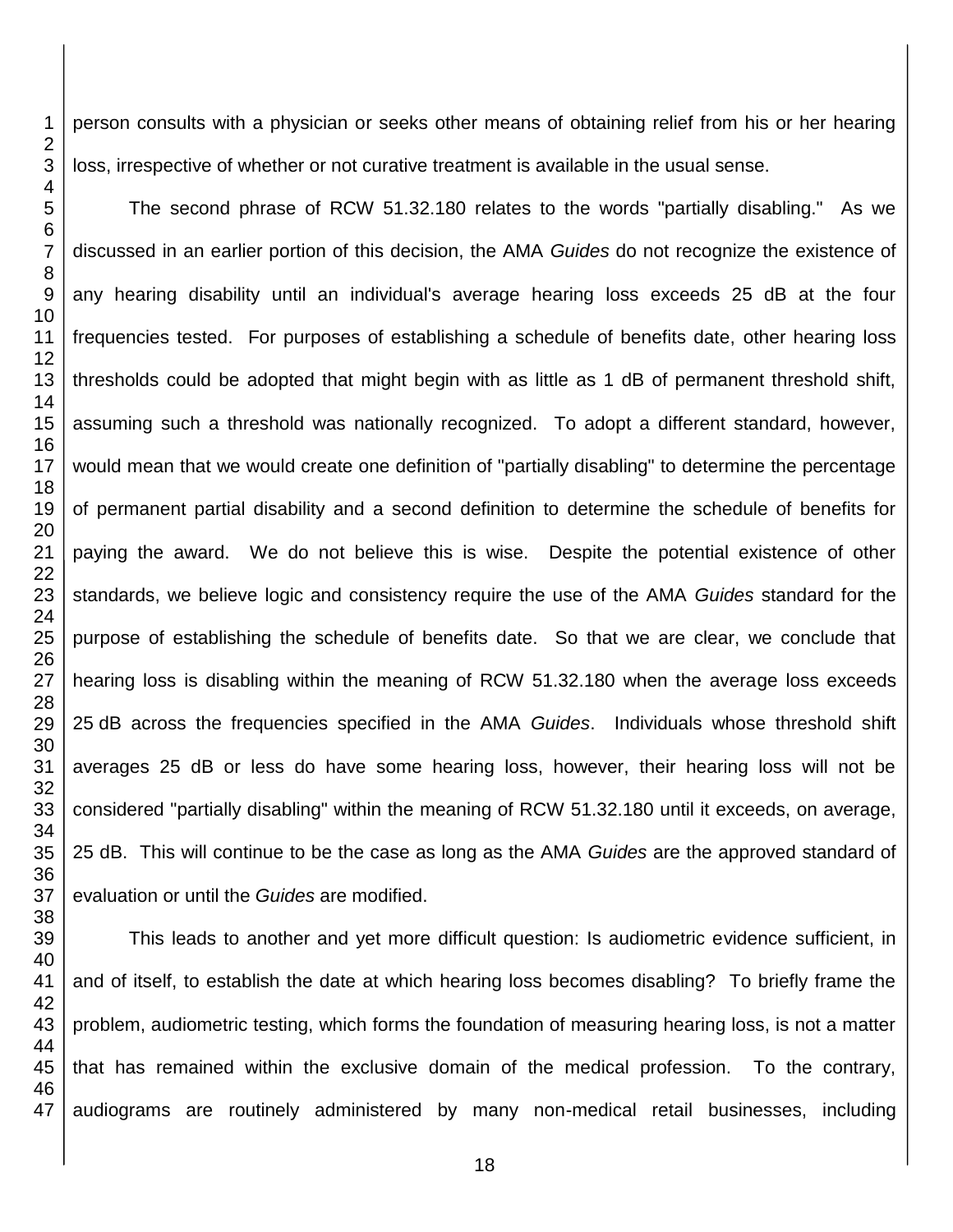department stores, as well as by employers who administer the tests at the work site, as the record here indicates. The validity of an audiometric test should be established by medical opinion that confirms the reliability of the test in terms of its administration and results. In light of the significant financial impact that flows from the date selected for the schedule of benefits, we can require nothing less than a valid and reliable audiometric test as confirmed by medical testimony.

Although there is no authority directly on point to guide us with regard to the need for medical validation, we can reason by analogy. We note, for example, that WAC 296-20-200(2) requires determinations of total or partial disability be based on medical opinion. Similarly, certification of temporary total disability benefits (time loss compensation) is a decision typically made by medical experts as is the decision as to whether a worker requires further treatment. While we recognize there is a qualitative distinction between rating percentage of disability, for example, and deciding whether hearing loss is or is not disabling, we nonetheless see a pattern throughout the Industrial Insurance Act that requires input from medical professionals. This pattern leads us to believe that medical evidence is desirable in determining when an individual's hearing loss has become disabling so as to avoid inadvertent or misinformed decisions. The sensibility of this requirement seems obvious to us. Given that, we conclude that the existence of audiometric evidence is not sufficient by itself to establish a schedule of benefits date. The results of audiometric testing must be confirmed by medical evidence and/or opinion for the results to form the foundation for schedule of benefits.

 A valid and reliable audiometric test that shows than an individual's noise-induced hearing loss is partially disabling (greater than 25 dB) would, in the absence of further critical inquiry, seem to establish the date for the schedule of benefits. However, noise-induced hearing loss is a peculiar occupational disease. Occurring over a period of years, there are no dramatic symptoms to alert an individual that hearing loss is progressing. Because it does not cause pain and has no physical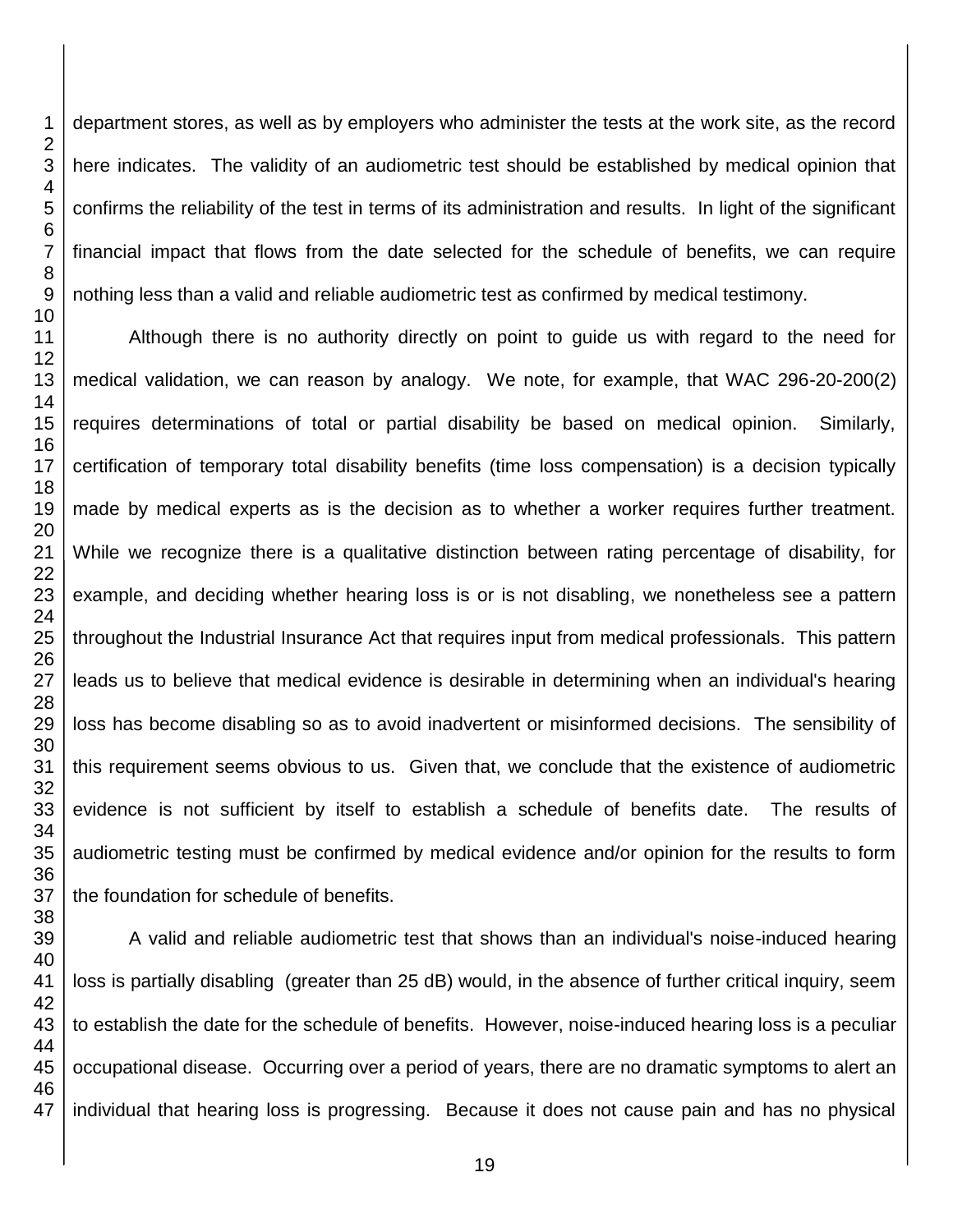outward signs or symptoms, hearing loss lacks the element of warning common to other medical conditions. Therefore, the nature of hearing loss has the potential to affect workers differently with regard to the partially disabling requirement of RCW 51.32.180(b). Workers with a more obvious condition, such as a skin rash or breathing difficulties, are going to be more readily aware that their work environment is having some adverse effect on them. If these more obvious conditions rise to the level of becoming partially disabling, that fact will be evident to the worker. The worker knows of the condition and can make effective choices about treatment and continued exposure. By comparison, hearing loss can become partially disabling without the worker being alerted to the problem. We cannot imagine a definition of "partially disabling" within the meaning of the statute that would treat workers differently based solely on the nature of the medical condition they may have.

In order to ensure that the "partially disabling" trigger to start the schedule of benefits for occupational diseases be applied fairly to all workers, we require that there must be a showing that the worker knows of limitations in his or her hearing. Initially individuals may not perceive changes in their hearing because these changes are gradual. The adaptation to these changes in hearing are often intuitive rather than conscious or deliberate. Eventually a person will know of hearing limitations because of interactions with other people or because the circumstances of daily living will inexorably force the person to confront the problem. This is more than a mere suspicion of a problem, but a knowledge that the capacity to hear is not what it once was. Until a person reaches this point they are not in a similar position with those who have more obvious occupational diseases. When a worker has knowledge of the condition he or she can finally make decisions regarding treatment and continued exposure.

In the early history of workplace audiometric testing, results were not always or consistently made available to the worker. Assuming that such a test were valid, as we have defined it here,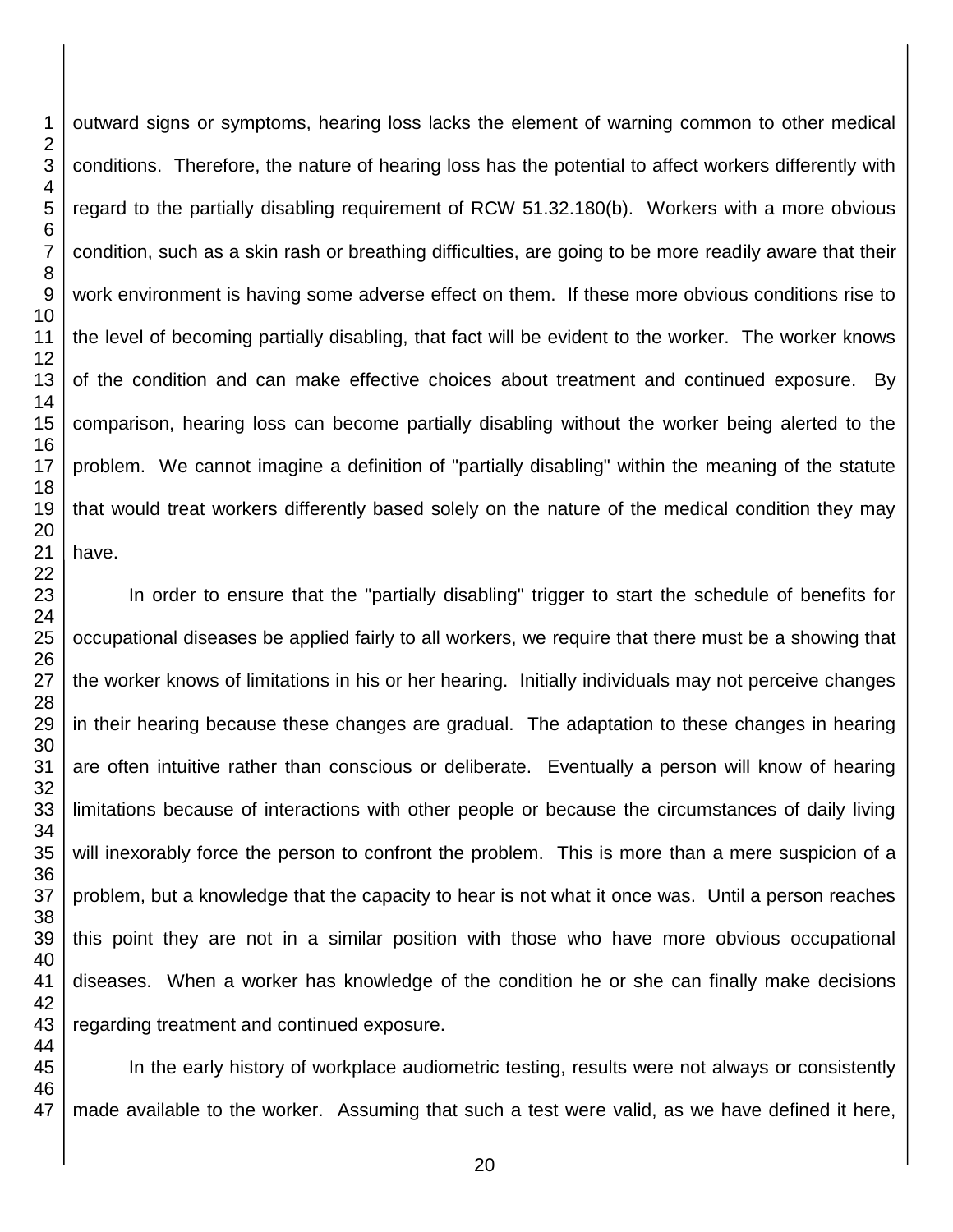and assuming that the worker was unaware of the results of such a test, it would be patently unfair to utilize the date of such a test to trigger the schedule of benefits. What we require is that there be a showing that the worker also has knowledge of limitations in his or her hearing before a schedule of benefits can be determined. Thus, two elements are required to establish the date for the schedule of benefits. There must be a medically valid audiometric test showing that the worker's hearing loss is greater than 25 dB and evidence that the worker knew that he or she had hearing limitations. The date of the schedule of benefits is triggered when both of these elements have

We restate and expand on our reasons for requiring knowledge as follows: **First**, the 25 dB threshold at which hearing loss is deemed to be disabling is a somewhat arbitrary threshold. Other industrialized nations use other thresholds. An individual is unable to subjectively determine the precise 25 dB point at which hearing loss becomes disabling. No individual is likely to know when his or her hearing shifts from an average of 25 dB to an average of 26 dB. In the absence of specific information about an audiometric test showing a threshold shift, we will not impose the risk of economic loss upon a worker without the worker at least knowing of hearing limitations. **Second**, we see a compelling interest in protecting the worker from experiencing further hearing loss. By requiring the element of knowledge in determining a schedule of benefits, the worker reaches a point when he or she can make decisions about seeking medical assistance and mitigating further loss. **Third**, it is not common in our system of jurisprudence to impose a risk of loss on someone who is in a position of ignorance. We will not impose a schedule of benefits on an individual who may be unaware that he or she has any limitation in hearing. **Fourth**, the knowledge element is consistent with the Department's regulations. Specifically, employers are required in WAC 296-62- 09027(8)(c) to advise their employees in writing, within 21 days of the existence of a standard threshold shift, as determined by audiometric testing.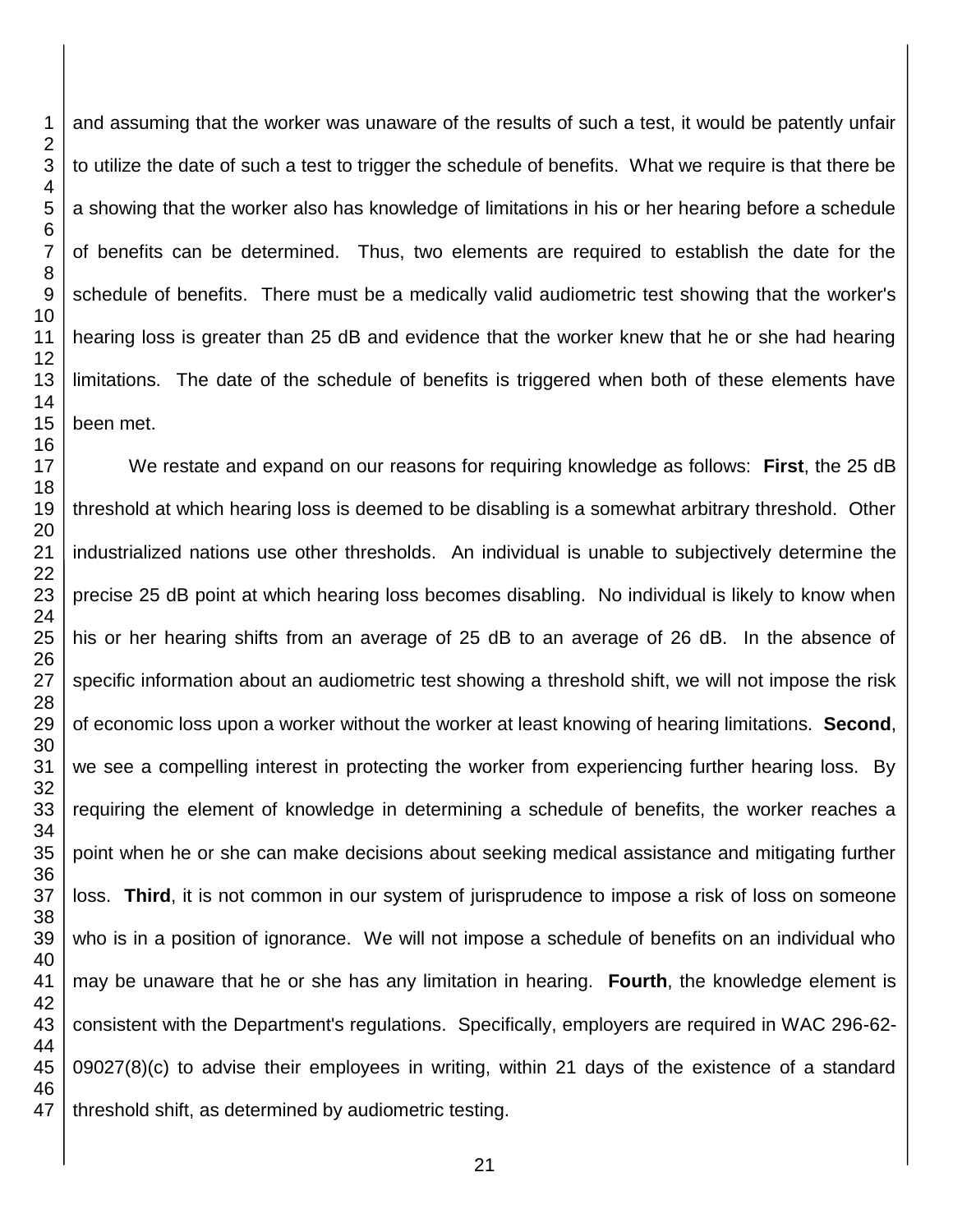In summary, RCW 51.32.180(b) presents two possibilities that potentially serve to trigger a schedule of benefits date. The first possibility is the date that a worker's industrially related hearing loss requires medical treatment which, as we have indicated earlier, means the date a worker consults with a physician for the purpose of obtaining relief or the date a worker obtains hearing aids.

The second possibility for triggering a schedule of benefits date is the date that a worker's industrially related hearing loss becomes partially disabling. For the condition to be considered partially disabling within the meaning of RCW 51.32.180(b), two elements must be established. First, there must be medically valid (reliable) audiometric evidence showing the worker's hearing loss exceeds, on average, the 25 dB threshold discussed in the AMA *Guides*. Second, there must be a showing as to the date the claimant had knowledge of limitations to his or her hearing. Proof of the worker's knowledge can be by any persuasive evidence. These two elements establish "partially disabling" within the meaning of RCW 51.32.180(b) with respect to triggering a schedule of benefits date.

In conclusion, we believe that the 1988 amendments to RCW 51.32.180 incorporate our long-standing rule that a disease or disability is not manifest unless it is evident, in some fashion, to the worker. To do otherwise would be to encourage the practice of establishing a benefits date before the time that a disease is evident to the worker. Recognizing that proof of knowledge can be established by any persuasive evidence, we require that a worker have knowledge of limitations to his or her hearing before a schedule of benefits can be established in occupational disease hearing loss cases.

### **SUMMARY**

Given the foregoing, we now turn our attention to the specifics of Mr. Williams' case to answer two key questions necessary for the resolution of his particular appeal. First, what is the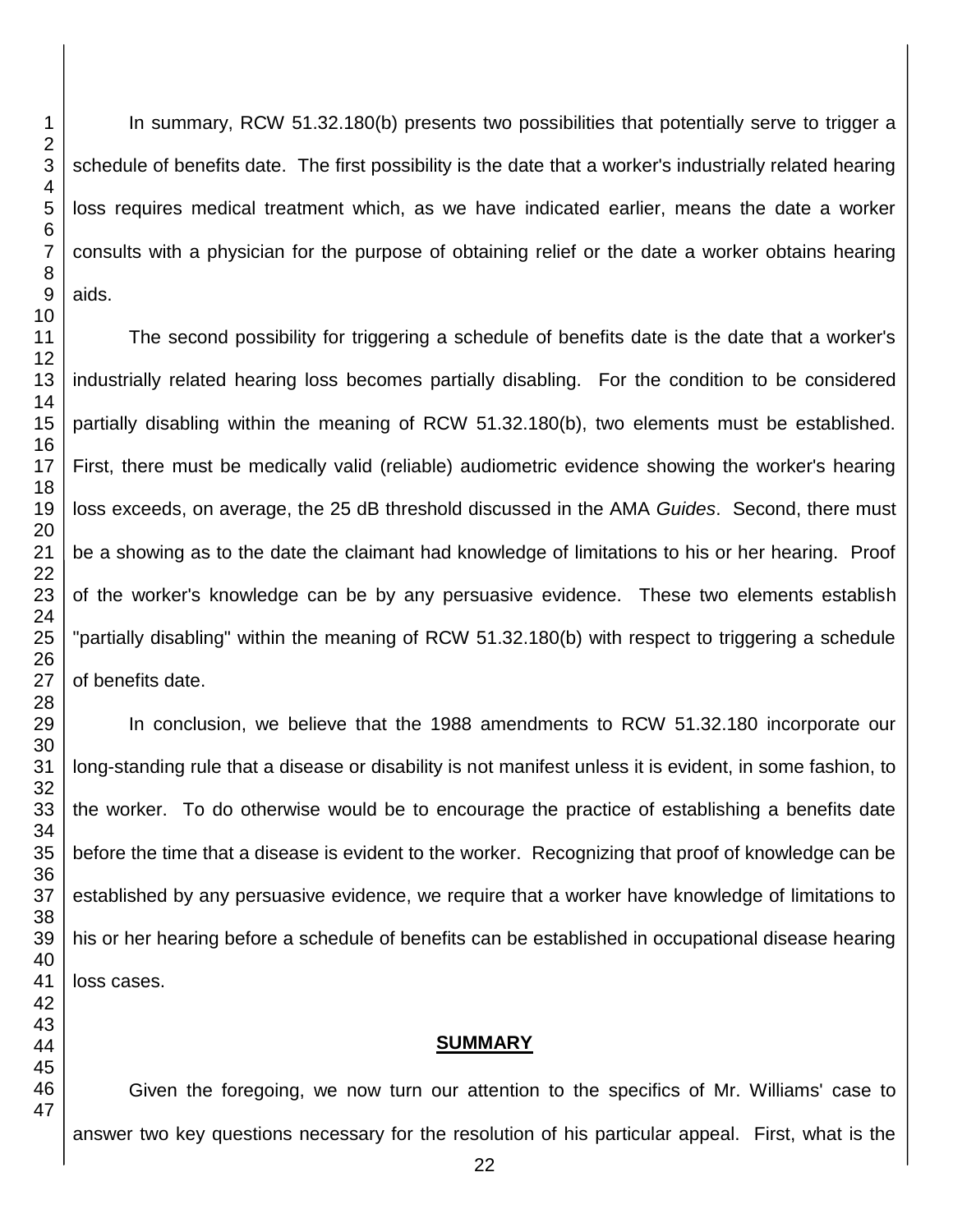appropriate date to use in establishing his schedule of benefits? Second, what audiometric and medical evidence should be used to rate his permanent partial disability?

With respect to establishing a schedule of benefits, the record is clear that Mr. Williams obtained hearing aids in 1987. We believe that the act of obtaining hearing aids constitutes "medical treatment" within the meaning of RCW 51.32.180(b). Thus, it appears that Mr. Williams' schedule of benefits should be that which was in effect in 1987.

However, because RCW 51.32.180(b) presents two possibilities for triggering a schedule of benefits date, we must also ask if Mr. Williams' hearing was partially disabling prior to 1987. If there is reliable audiometric evidence supported by medical opinion showing that Mr. Williams' hearing loss averaged more than 25 dB at the four frequencies identified in the AMA *Guides*, then the use of an earlier date would be appropriate, assuming there is a persuasive showing that Mr. Williams had knowledge of limitations to his hearing prior to 1987.

Dr. William Richie testified that Mr. Williams had experienced 4.24 percent binaural hearing loss (more than 25 dB hearing loss) as long ago as 1976, based on the results of an audiogram taken at the job site that year. That evidence, taken with Mr. Williams' testimony that he had some difficulty hearing in 1976, suggests that 1976 may be the appropriate schedule of benefits date. Unfortunately, as we examine the evidence in more detail we see that the job site audiograms, first taken in 1976 and then followed on a fairly regular basis beginning in 1986, do not appear to be reliable, especially the earliest of these. Dr. Richie testified that he knew nothing of the circumstances under which the industrial audiograms were performed. Furthermore, he did not know if the audiograms were performed within 14 hours of Mr. Williams being exposed to injurious noise, a possibility that could have caused a temporary threshold shift of up to 10 dB. An inflated temporary threshold shift would have the effect of triggering a schedule of benefits date much earlier than it might otherwise be triggered. Given the unequivocal, opposing testimony from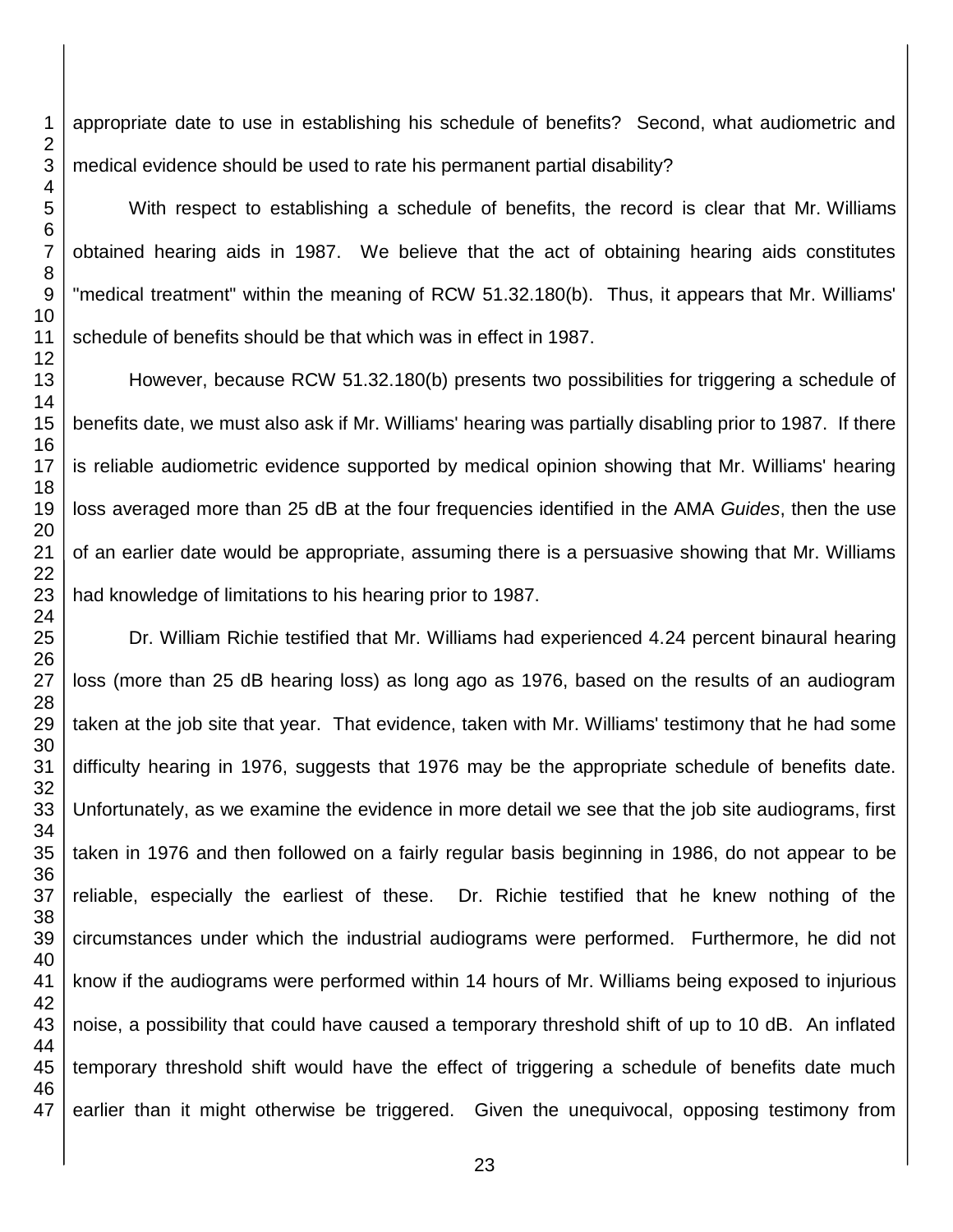Dr. Duckert that the early work site audiograms should not be relied upon, we find the evidence to be insufficiently persuasive to trigger a schedule of benefits date prior to 1987, the year that Mr. Williams obtained hearing aids. Thus, we have in this case a situation where the worker may have known of limitations in his hearing for some time, but there was no reliable audiometric testing to confirm that it had become disabling, exceeding 25 dB until much later. Restated, the date of treatment in 1987, when Mr. Williams acquired hearing aids, is the appropriate date to use in establishing a schedule of benefits.

With respect to determining the extent of Mr. Williams' permanent partial disability, at least two reasonable choices are presented here, one on each side of Mr. Williams' retirement on October 31, 1990. The first choice relates to audiometric and medical opinions from an April 24, 1990 audiogram. The second relates to an audiogram taken May 15, 1995. Comparing the two, we believe the audiogram taken April 24, 1990, most accurately reflects Mr. Williams' industrially related permanent partial disability. Our reasons are several.

On April 28, 1989, Mr. Williams underwent audiometric testing that indicated his hearing loss was equal to 20.94 percent binaural hearing impairment. This test was approximately 18 months prior to retirement. On April 24, 1990, approximately six months prior to retirement, Mr. Williams had another audiogram that established his binaural hearing impairment at 21.56 percent. Mr. Williams then retired October 31, 1990, thus ending his exposure to workplace noise. The audiograms of 1989 and 1990 show a reasonably consistent, gradually increasing, loss of hearing. Given this gradual increase, Dr. Richie opined that Mr. Williams had experienced 22 percent binaural hearing impairment as of the date he retired.

As we indicated earlier in this decision, in a case such as this in which a worker continues to be placed in a noisy work environment after the date of a given audiogram, herein April 28, 1990, the burden shifts to the employer to show by persuasive evidence that subsequent workplace noise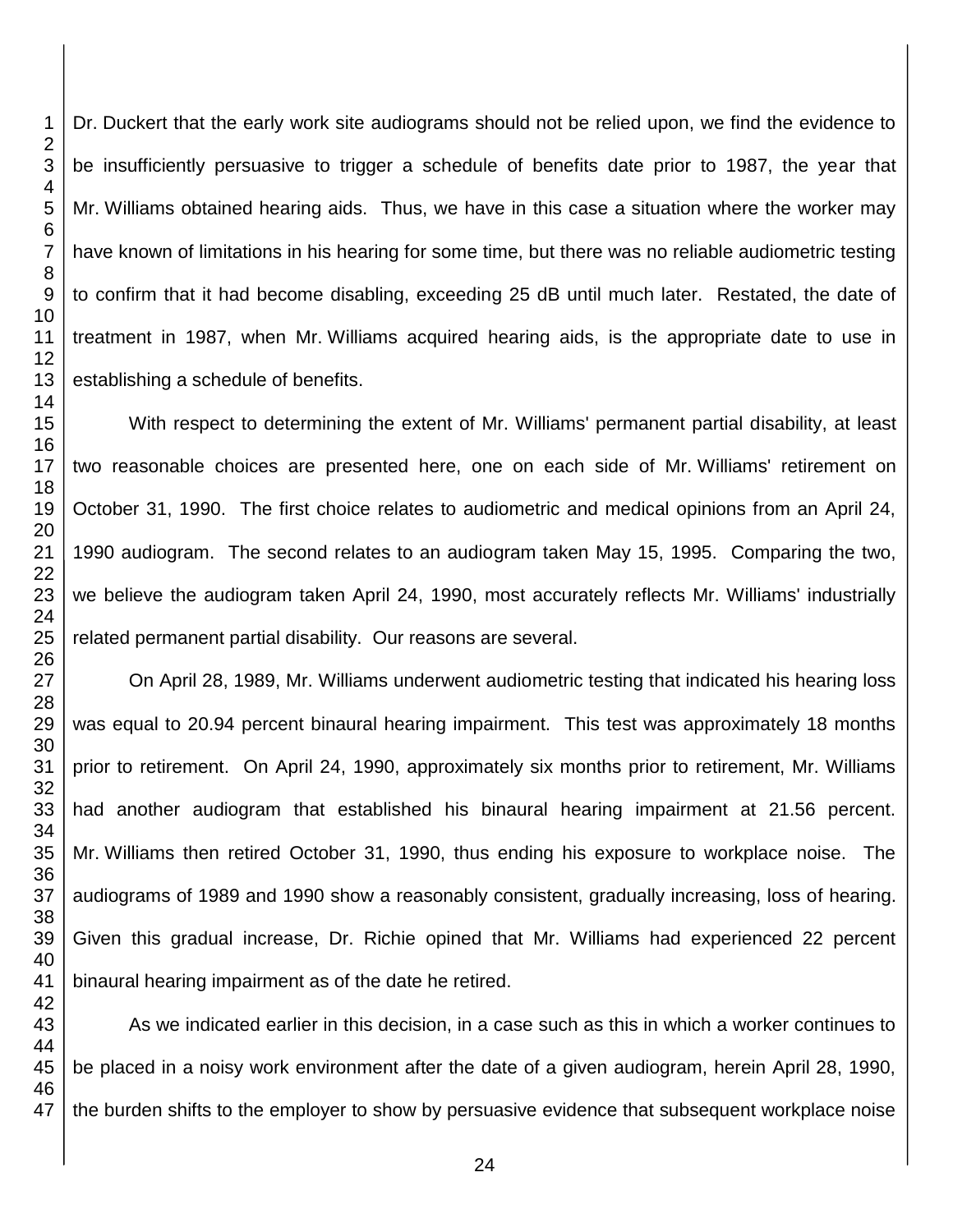was not injurious to the worker's hearing. Here, the persuasive evidence required of the employer comes from the worker himself. Mr. Williams testified that by the late 1980s he was wearing hearing protection. He was wearing hearing protection regularly inasmuch as the employer had become strict about it at some point in the 1980s. Given that Mr. Williams appeared to be using hearing protection in the six months prior to his retirement, it does not seem likely that he would have suffered an additional 11-12 percent hearing loss in the last six months of his employment as is suggested by the 1995 audiogram used by the Department of Labor and Industries in rating Mr. Williams' permanent partial disability. On balance, the April 24, 1990 audiogram and supporting medical opinion is the most persuasive evidence with respect to determining the extent of Mr. Williams' permanent industrially related hearing loss. As of his retirement in October 1990, Mr. Williams' industrially related hearing loss was equal to 22 percent binaural impairment. No deduction is to be made for the suspected presence of presbycusis.

## **FINDINGS OF FACT**

1. On May 8, 1995, the claimant, Eugene W. Williams, filed an application for benefits with the Department of Labor and Industries alleging occupational hearing loss in both ears during the course of his employment with Centralia Mining Company (latest Department order lists the employer as Pacific Power & Light Company).

On May 15, 1995, the Department issued an order directing the self-insured employer to accept the claim for occupational hearing loss, ordered the self-insured employer to pay a permanent partial disability award equal to 32.81 percent for complete loss of hearing in both ears and to remain responsible for the purchase and maintenance of hearing aids; indicated that the hearing loss formula considered the effects of presbycusis and the decision was made using the results of an audiogram dated February 24, 1995; determined that occupational hearing loss sustained prior to employment with the self-insured employer could not be segregated out; acknowledged that the condition of tinnitus had been factored into the hearing loss formula that was used to ascertain the permanent impairment award; established that the medical condition was stable; and thereupon closed the claim.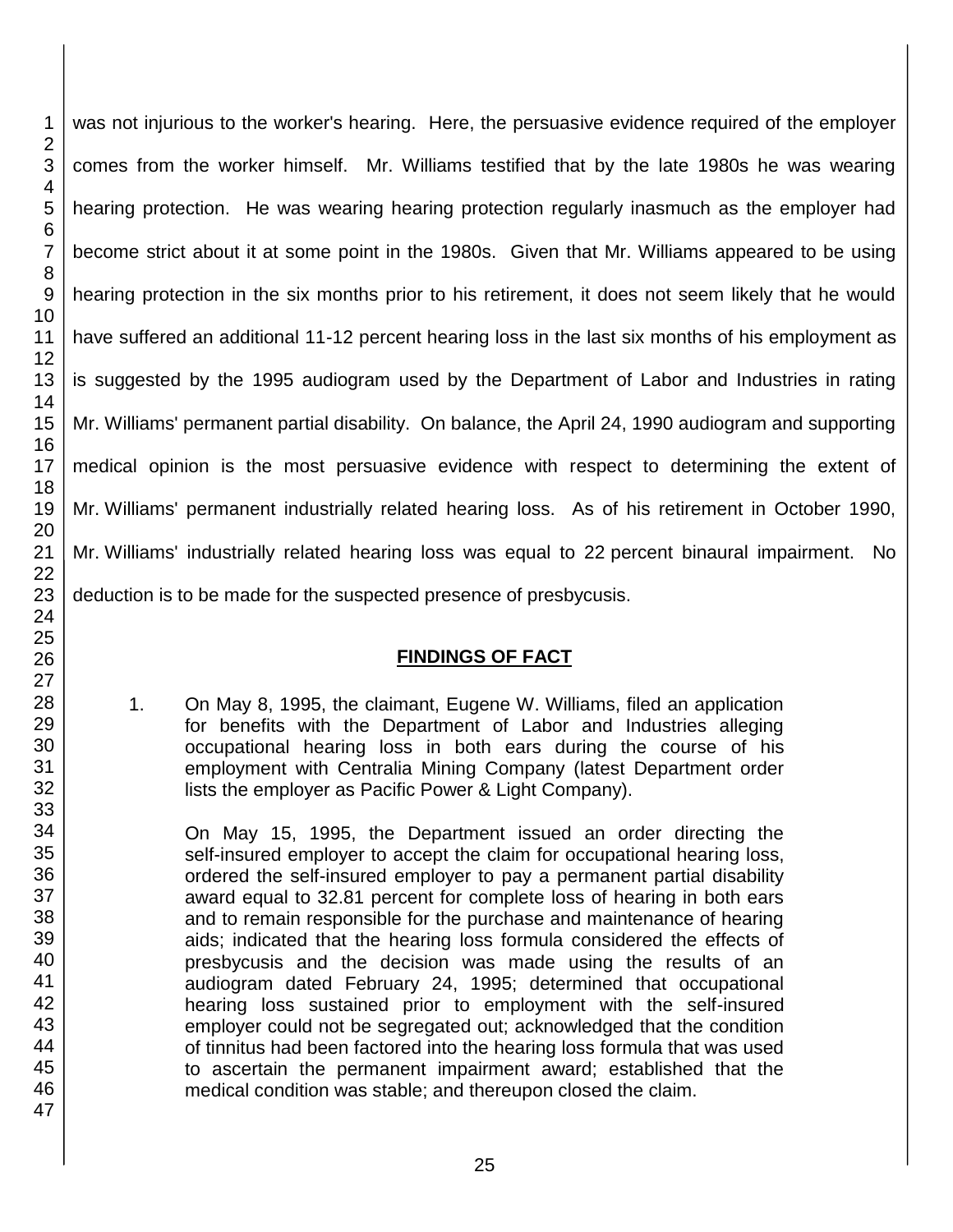On June 26, 1995, a Notice of Appeal was filed with the Board of Industrial Insurance Appeals by the self-insured employer regarding the Department order of May 15, 1995.

On July 20, 1995, the Board issued an order granting the appeal, assigned Docket No. 95 3780, and directed that further proceedings be conducted on the merits.

- 2. Eugene W. Williams, born on October 4, 1925, is presently 72 years old. Mr. Williams was hired by WIDCO/Centralia Mining Company in October of 1973 and retired on October 31, 1990. During his period of employment, his primary duties were operating bulldozers and scrapers that subjected him to high levels of noise.
- 3. During the initial years of employment, the self-insured employer did not strictly enforce policies concerning the use of noise attenuation devices. On March 1, 1976, an "on-site" audiogram was performed upon Mr. Williams and the results established a 4.06 percent binaural hearing impairment when calculated pursuant to the American Medical Association (AMA), *Guides to the Evaluation of Permanent Impairment*, 4th ed. At that time, Mr. Williams was aware of hearing problems that had not existed at the time of his employment in October 1973. The self-insured employer enforced a hearing program in the early 1980s and annual on-site audiograms were administered from 1986 to 1990 in soundproof facilities during Mr. Williams' shift. There is no evidence that Mr. Williams was informed of the audiogram results when they were administered or was subsequently advised by any medical expert who interpreted any of the test results into a compensable permanent partial disability.
- 4. Mr. Williams experienced more serious hearing problems in 1984/1985 and noted a slight improvement in his hearing, which improved after evenings and week-ends away from his work environment. Thereafter, his hearing worsened and he acquired hearing aids in 1987. On that date, his hearing handicap was evident to him, he had knowledge of his hearing loss condition, that it was causing some potential disability, and/or required further medical treatment.
- 5. Mr. Williams' employment duties, operating bulldozers and scrapers, at WIDCO/Centralia Mining Company from 1973 to 1990, naturally and proximately resulted in injurious exposure from occupational noise that caused a permanent impairment. As of May 15, 1995, the date of the order under appeal, Mr. Williams' permanent impairment is best described as 22.00 percent of complete binaural hearing loss.
- 6. As of May 15, 1995, Mr. Williams' hearing loss condition, proximately caused by exposure to injurious noise during his employment with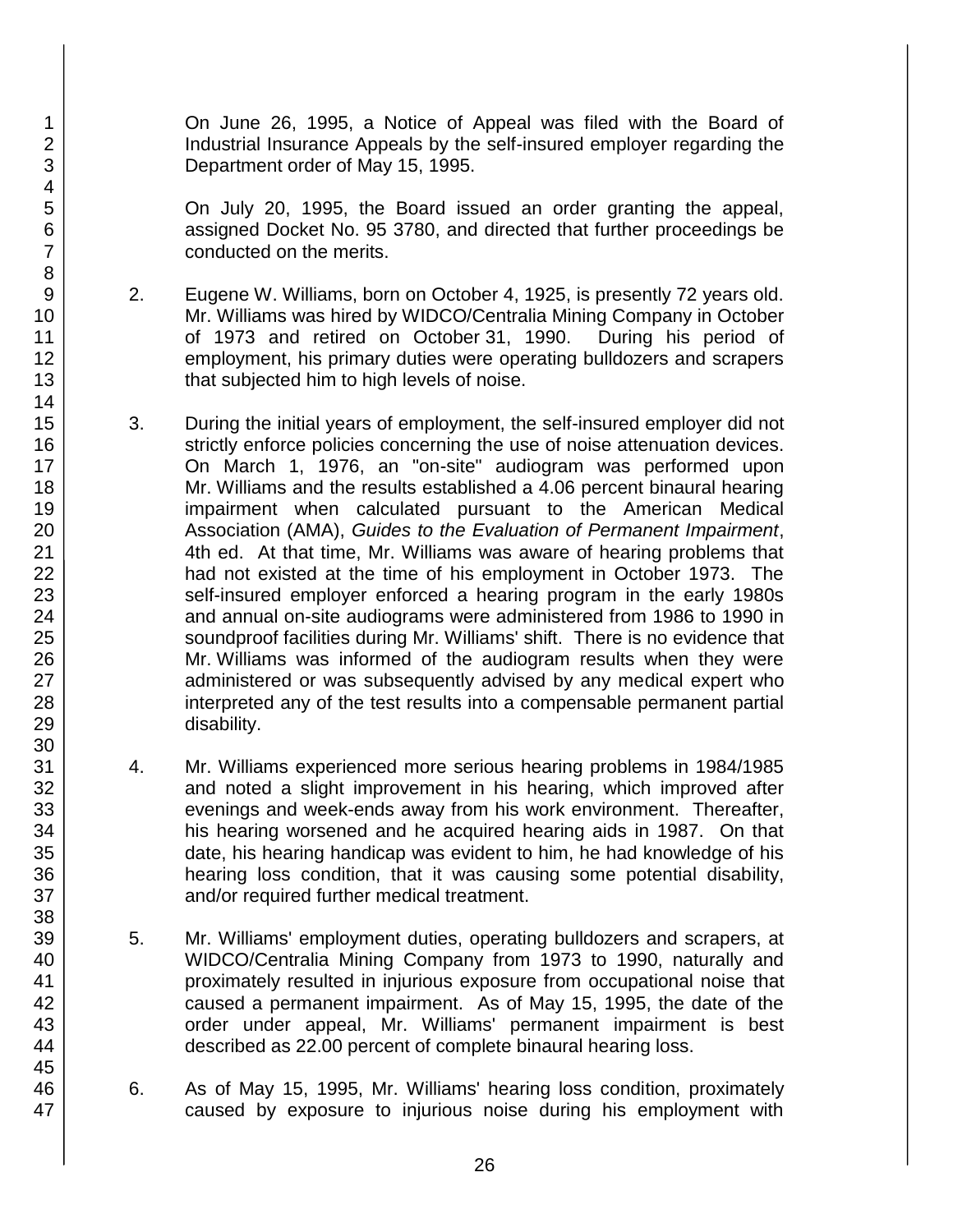Centralia Mining Company, was fixed and stable and not in need of further treatment.

- 7. The American Medical Association (AMA) formula has been generally adopted on a nationwide basis to determine an individual's hearing loss. Since the Washington workers' compensation system utilizes that formula, there can be no permanent partial disability award unless the total binaural hearing loss exceeds the level of 25 decibels (dB), known as the "threshold" fence. The median age group will not experience a hearing handicap/disability (hearing loss exceeding 25 dB) as a result of age-related hearing loss until the approximate age of 75 to 82 years.
- 8. As of the date of this decision, physicians are not able to determine aging's contribution to an individual's hearing loss on a more probable than not medical basis.
- 9. The claimant's binaural hearing loss rating, based on an audiogram of April 28, 1990, was 21.56 percent complete binaural hearing loss as calculated pursuant to the AMA, *Guides to the Evaluation of Permanent Impairment,* 4th ed.
- 10. As of May 15, 1995, as a direct and proximate result of his industrial exposure to noise during his working career, culminating on October 31, 1990, the claimant sustained permanent binaural hearing loss equal to 22 percent of the complete loss of hearing in both ears and requires the use of hearing aids. This takes into account the additional hearing loss the claimant suffered from the time of the April 28, 1990 audiogram to the date of retirement, October 31, 1990.
- 11. In calculating the claimant's monetary award for permanent partial disability, as reflected in the Department order of May 15, 1995, the Department of Labor and Industries used the schedule of benefits in effect on October 1, 1990.

## **CONCLUSIONS OF LAW**

- 1. The self-insured employer's Notice of Appeal filed with the Board of Industrial Insurance Appeals on June 26, 1995, was timely filed within the meaning of RCW 51.52.060 and WAC 263-12-060.
- 2. The Board of Industrial Insurance Appeals has jurisdiction over the parties and the subject matter to this appeal.
- 3. As of May 15, 1995, the claimant, Eugene W. Williams, suffered permanent occupational hearing loss of 22 percent of the complete loss of hearing in both ears, as defined in RCW 51.32.080. The date upon which the claimant was aware and had knowledge that he had a partial disability or required medical treatment for that condition was in 1987.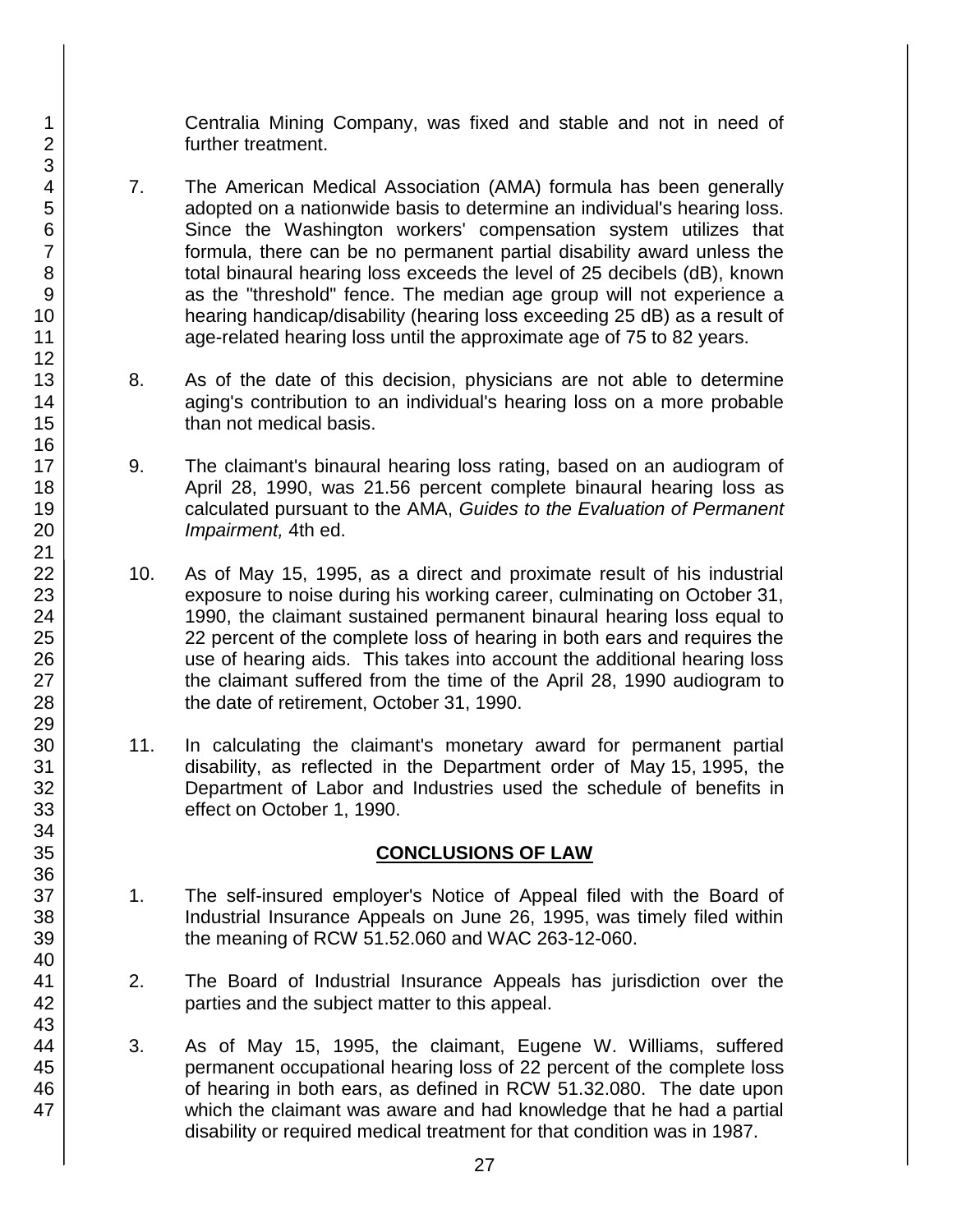- 4. The claimant's hearing loss arose naturally and proximately out of distinctive conditions of employment with Centralia Mining Company as an operator of bulldozers and scrapers, and his last injurious exposure to noise occurred during the course of his employment with Centralia Mining Company and constitutes a compensable occupational disease within the meaning of RCW 51.08.140.
- 5. The appropriate schedule of benefits for Mr. Williams' permanent partial disability is that which was in effect in 1987.
- 6. Washington law does not permit a reduction in a worker's permanent partial disability benefits to account for aging's contribution to hearing loss.
- 7. The Department order dated May 15, 1995, that directed the self-insured employer to accept the claim filed by Eugene W. Williams concerning occupational hearing loss; determined that the covered medical condition was stable; ordered the self-insured employer to pay a permanent partial disability award equal to 32.81 percent for complete loss of hearing in both ears, and to remain responsible for the purchase and maintenance of hearing aids; indicated that the hearing loss formula considered the effects of presbycusis, and that the decision was made using the results of an audiogram dated February 24, 1995; determined that occupational hearing loss sustained prior to employment with the self-insured employer could not be segregated out; acknowledged that the conditions of tinnitus have been factored into the hearing loss formula that was used to ascertain the permanent impairment award; established that the medical condition was stable and applied a schedule of benefits in effect on October 1, 1990; is incorrect and is reversed. The matter is remanded to the Department with directions to the self-insured employer to accept the claim filed by Eugene W. Williams concerning occupational hearing loss; determine that the covered medical condition is stable; order the self-insured employer to pay a permanent partial disability award equal to 22 percent for complete loss of hearing in both ears, calculated using a schedule of benefits in effect in 1987, and to remain responsible for the purchase and maintenance of hearing aids; indicate that the hearing loss formula indirectly considered the effects of presbycusis and that the decision is made using the results of an audiogram dated April 28, 1990; determine that occupational hearing loss sustained prior to employment with the self-insured employer cannot be segregated; acknowledge that the condition of tinnitus has been factored into the hearing loss formula that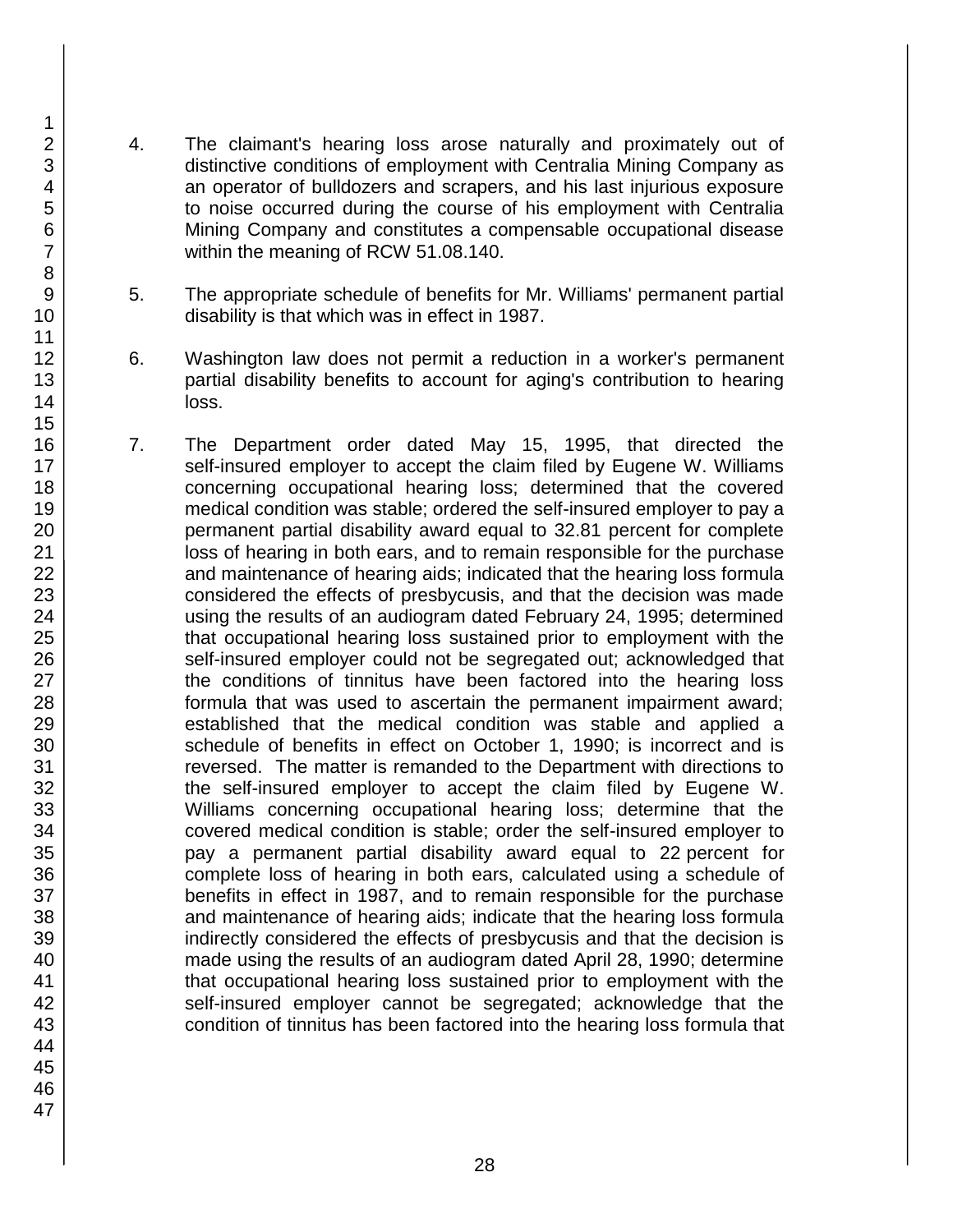was used to ascertain the permanent impairment award; establish that the medical condition is stable; and to thereupon close the claim.

It is so ORDERED.

Dated this 2<sup>nd</sup> day of March, 1998.

BOARD OF INDUSTRIAL INSURANCE APPEALS

\_\_\_\_\_\_\_\_\_\_\_\_\_\_\_\_\_\_\_\_\_\_\_\_\_\_\_\_\_\_\_\_\_\_\_\_\_\_\_\_

\_\_\_\_\_\_\_\_\_\_\_\_\_\_\_\_\_\_\_\_\_\_\_\_\_\_\_\_\_\_\_\_\_\_\_\_\_\_\_\_

S. FREDERICK FELLER Chairperson

FRANK E. FENNERTY, JR. Member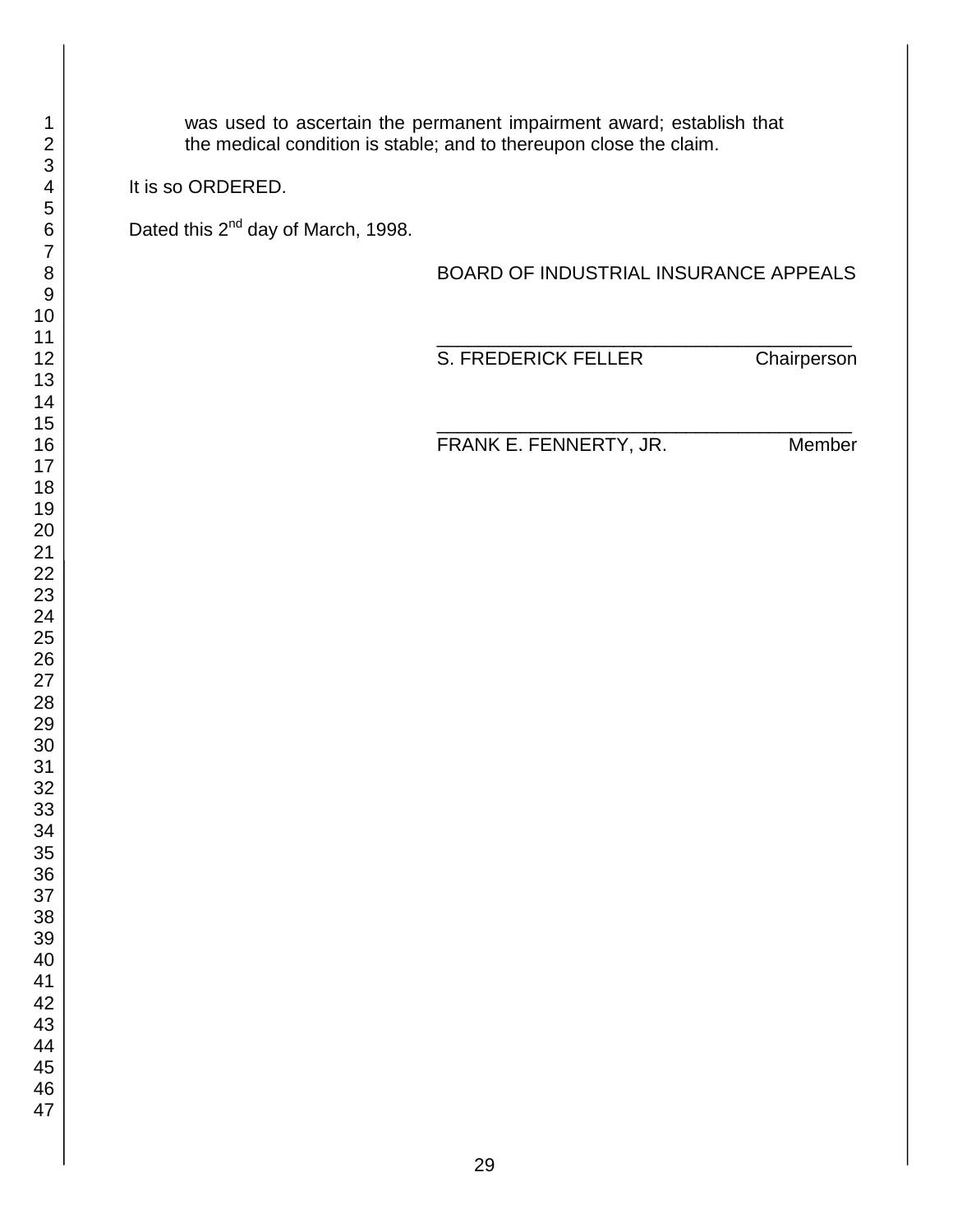### **DISSENT**

I strongly disagree with the majority's analysis and legal conclusions on the issues of the employer's responsibility for permanent partial disability and the appropriate schedule of benefits on hearing loss claims. On the issue of determining which audiogram should be used to determine permanent partial disability, I agree in part and disagree in part.

#### **EXTENT OF PERMANENT PARTIAL DISABILITY**

The statement of the first issue as presented by the majority is not accurate. The issue is simply whether the formula used by the Department to calculate Mr. Williams' permanent partial disability award for hearing loss should only consider the effects of occupational noise exposure. And if so, on a more probable than not basis, what portion of Mr. Williams' hearing loss as of May 15, 1995, was occupationally related?

In addition, the majority's reference to the "suspected presence" of age-related hearing loss in this case indicates a collective indifference to a fundamental, uncontested medical fact that forms a cornerstone of the employer's grievance. All of the medical experts agree that a portion of Mr. Williams' hearing loss **is** age-related. We are dealing with the actual presence of age-related hearing loss, not a "suspected" presence.

Under the Industrial Insurance Act, a worker is only entitled to compensation for conditions that are proximately caused by employment. RCW 51.32.180; RCW 51.08.140; *Dennis v. Department of Labor & Indus.,* 109 Wn.2d 476 (1987). For workers' compensation purposes, physicians are routinely requested to provide opinions on the conditions and permanent impairment proximately caused by the industrial injury or the occupational disease. In occupational hearing loss claims the Department utilizes the American Medical Association's *Guides to the Evaluation of Permanent Impairment,* 4th ed., (AMA *Guides*) to determine the extent of permanent impairment. While the Department has historically allocated other causes of hearing loss from the permanent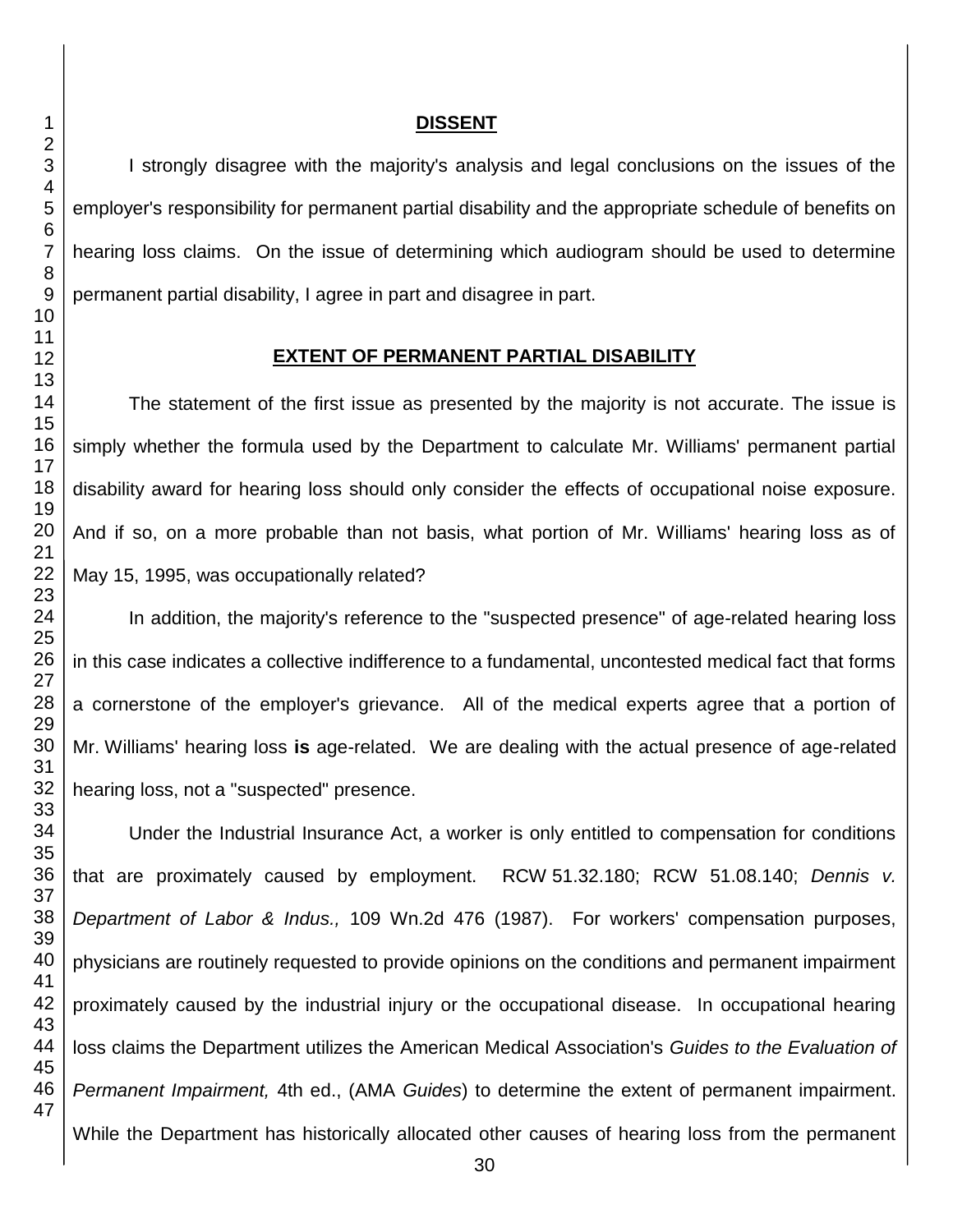partial disability award, they do not allocate for presbycusis. The employer brings this appeal in response to the Department's refusal to separate out that portion of the award attributable to age-related hearing loss.

The testimony reflects that the Department's policy of awarding permanent partial disability for occupational hearing loss was based on a mistaken belief that the 25 decibel (dB) threshold, in effect, allocated any age-related hearing loss suffered by the claimant. The testimony also shows that the purpose of the AMA *Guides* is to provide physicians with guidelines for rating total impairment from all causes*.* They do not include specific guidelines to assist physicians in determining the **cause** of impairment or more importantly, methods for determining the proportion of impairment when more than one cause is evident. However, the AMA *Guides* do provide general guidelines to physicians for making causation decisions and stress the importance of acquiring, reviewing and analyzing records dating from the onset of the condition, including the results of occupational or environmental surveys and test results.

The cause of a disability or specific condition can only be reached after evaluating the individual's medical and work history with other pertinent medical information that exists in that individual's case. A physician must use a deductive process that is neither an exact science nor a mathematical formula. For occupational hearing loss claims, the AMA *Guides* do not supplant the need for the physician to determine the cause of the hearing loss. Medical opinion must relate the condition to employment on a more probable than not basis. *Stampas v. Department of Labor & Indus.,* 38 Wn.2d 48 (1951)*.*

Several nationally recognized medical witnesses testified for the Department and the employer on the issue of hearing loss and allocation. There was universal agreement that the dB low fence **is not** included in the AMA *Guides* formula as a means of adjusting for age-related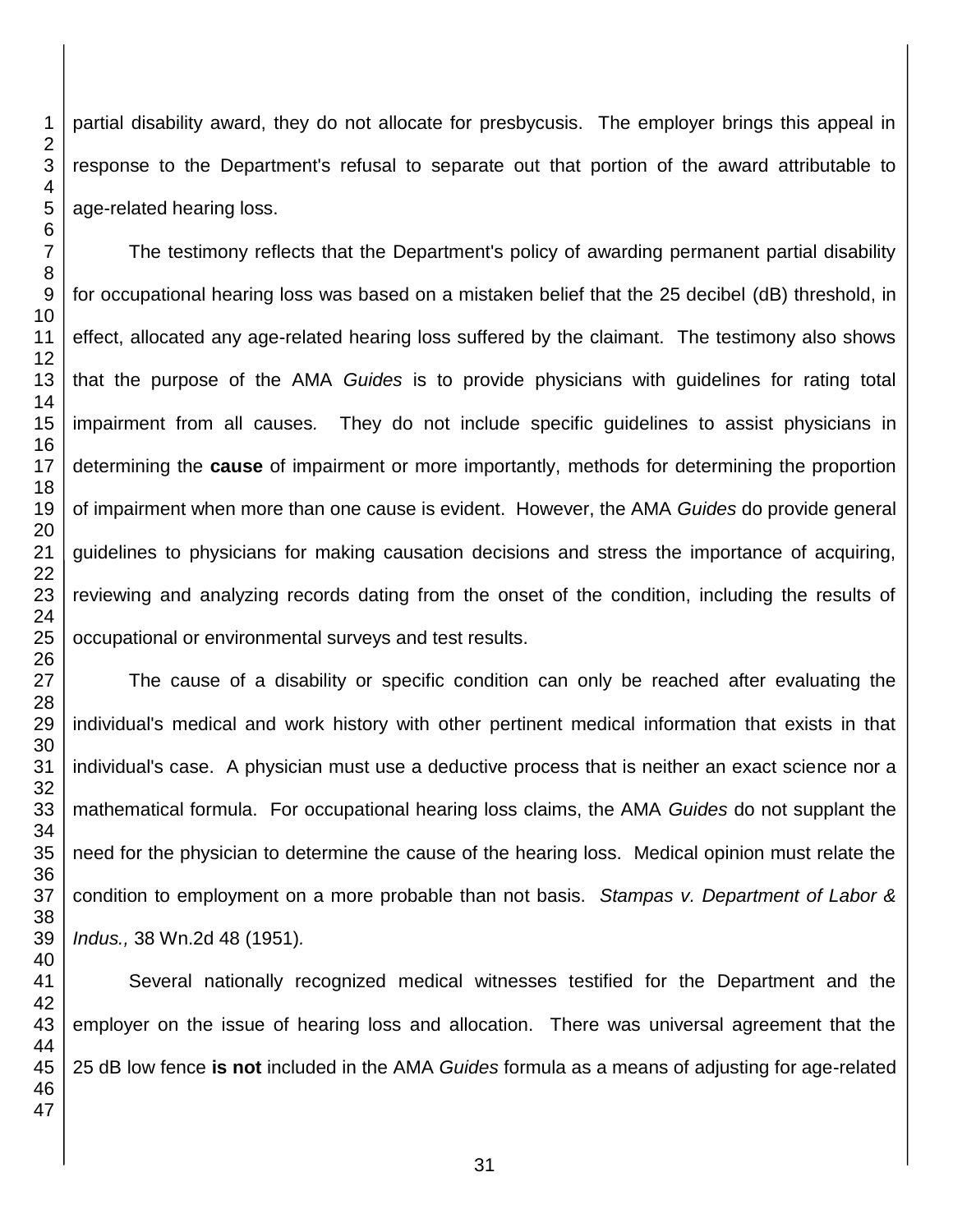hearing loss. Furthermore, the formula **does not** adjust for age-related hearing loss. Lastly, the AMA *Guides* do not prohibit an allocation or adjustment for age-related hearing loss.

Upon failing to demonstrate that the AMA formula adjusts for presbycusis either directly or indirectly, the Department then seeks to justify its position by saying that it is not scientifically and medically possible to differentiate presbycusis from noise-induced hearing loss. The majority, seizing upon this claim of medical and scientific impossibility, declares that the "greater medical community" is unable to allocate for presbycusis on a more probable than not basis. Rather than showing medical and scientific impossibility, this record shows that for many years there has been an ongoing debate among physicians specializing in hearing disorders about how to allocate age-related hearing loss. This record clearly provides a reasonable methodology for apportionment of causes, disputing the notion of impossibility.

I am concerned with the way the majority has ignored Dr. Robert Dobie's credentials and testimony. Dr. Dobie is a world renowned expert in otology, with extensive involvement in national hearing loss developments with the AMA and the American Academy of Otolaryngology. His credentials are unimpeachable. The majority narrowly focuses on Dr. Dobie's proposed allocation method as a "median-based allocation method." The import of his testimony goes beyond that acknowledged by the majority. Dr. Dobie's testimony describes the clinical process used by otolaryngologists for determining causation of hearing loss. He emphasizes the importance of a physician's experience, knowledge and judgment in evaluating all of the available information and deciding which information has the most qualitative value and relevancy to the patient. He stresses that the evaluation of hearing loss for causation and allocation is, optimally, based on quality noise exposure data and a series of audiograms taken over a period of years that allow the physician to compare patterns and trends. This comparison allows the physician to evaluate the reliability of the test results, the frequencies in which the loss has occurred, and the rate of loss in order to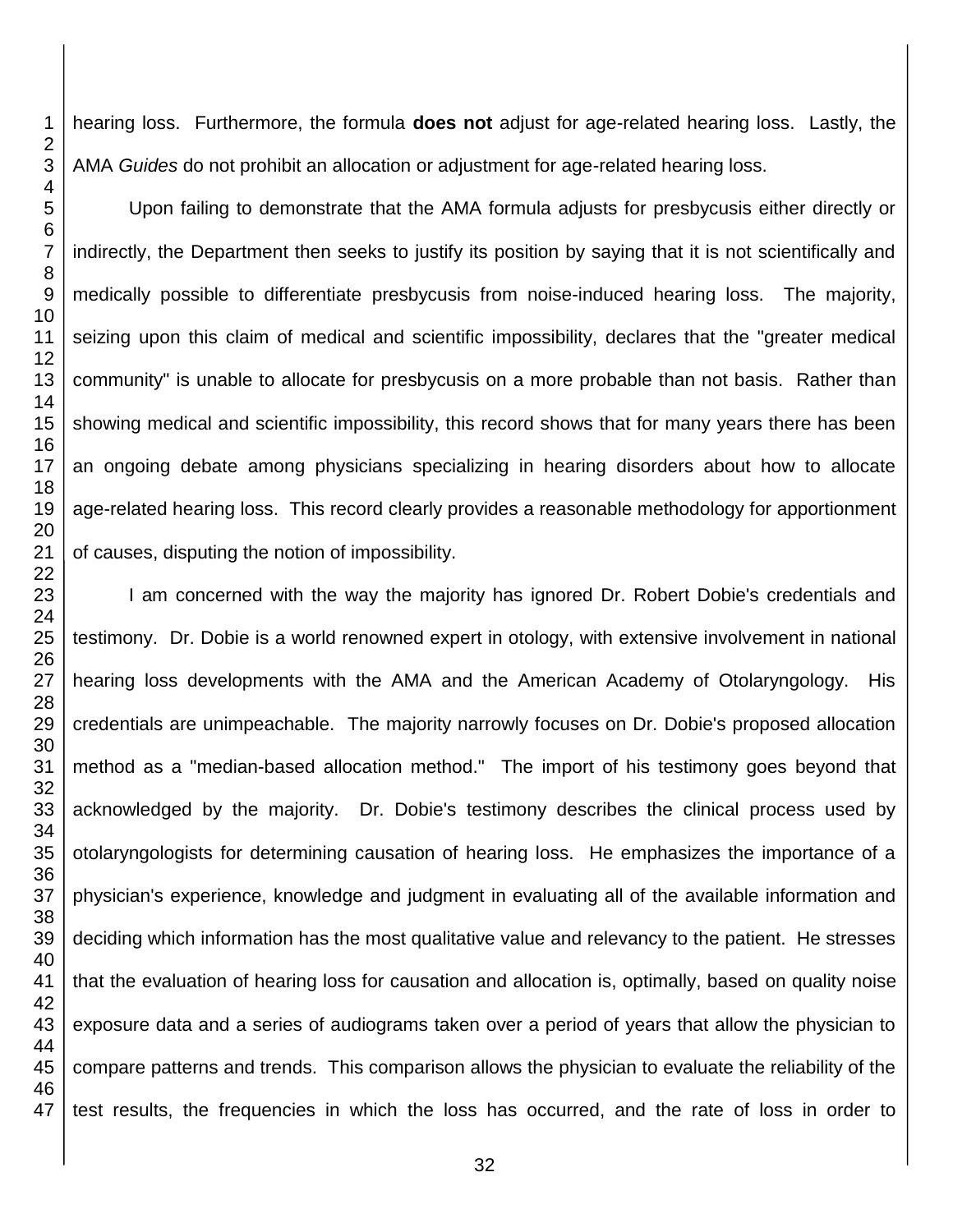determine probable causes. An asymmetrical pattern may indicate causes other than noise or aging.

Dr. Dobie testified that epidemiological data is useful to physicians in making judgments about causation in "doubtful" cases where very little information about an individual is available. He cautions that his median-based allocation method should be used only by an informed physician. He notes the difference between the level of scientific certainty required when conducting research and the level of certainty required in making day-to-day clinical decisions. His appreciation for the differences in these standards accounts for his ability to set forth a useful method of apportionment between noise-induced and age-related hearing loss. He is aware that this method cannot provide a precise percentage allocation, but that for compensation purposes on "doubtful individual cases," it can be used to offer an opinion on work related and age-related hearing loss **on a more probable than not basis***.*

I find it baffling that the Board majority insists that hearing loss is so unique from other types of permanent partial disability that it is appropriate for the Department to ignore a medically accepted method for segregating unrelated causes of hearing loss. This record clearly demonstrates that there is a medically acceptable method. Although not a precise mathematical method of allocation, it is nonetheless used by treating otolaryngologists in Washington's medical community. While some physicians do not agree, others use it and believe it to be reasonably accurate on a more probable than not basis.

 The majority concludes that Dr. Glorig's ultimate opinion is that it is wrong to allocate because there is no scientific degree of accuracy. In fact, Dr. Glorig specifically recognized that the issue of determining presbycusis allocation is a "legal" problem rather than a scientific one. The majority fails to appreciate the distinction between the standard of scientific certainty used in medical studies and the standard of legal probability. By focusing on the statistical/mathematical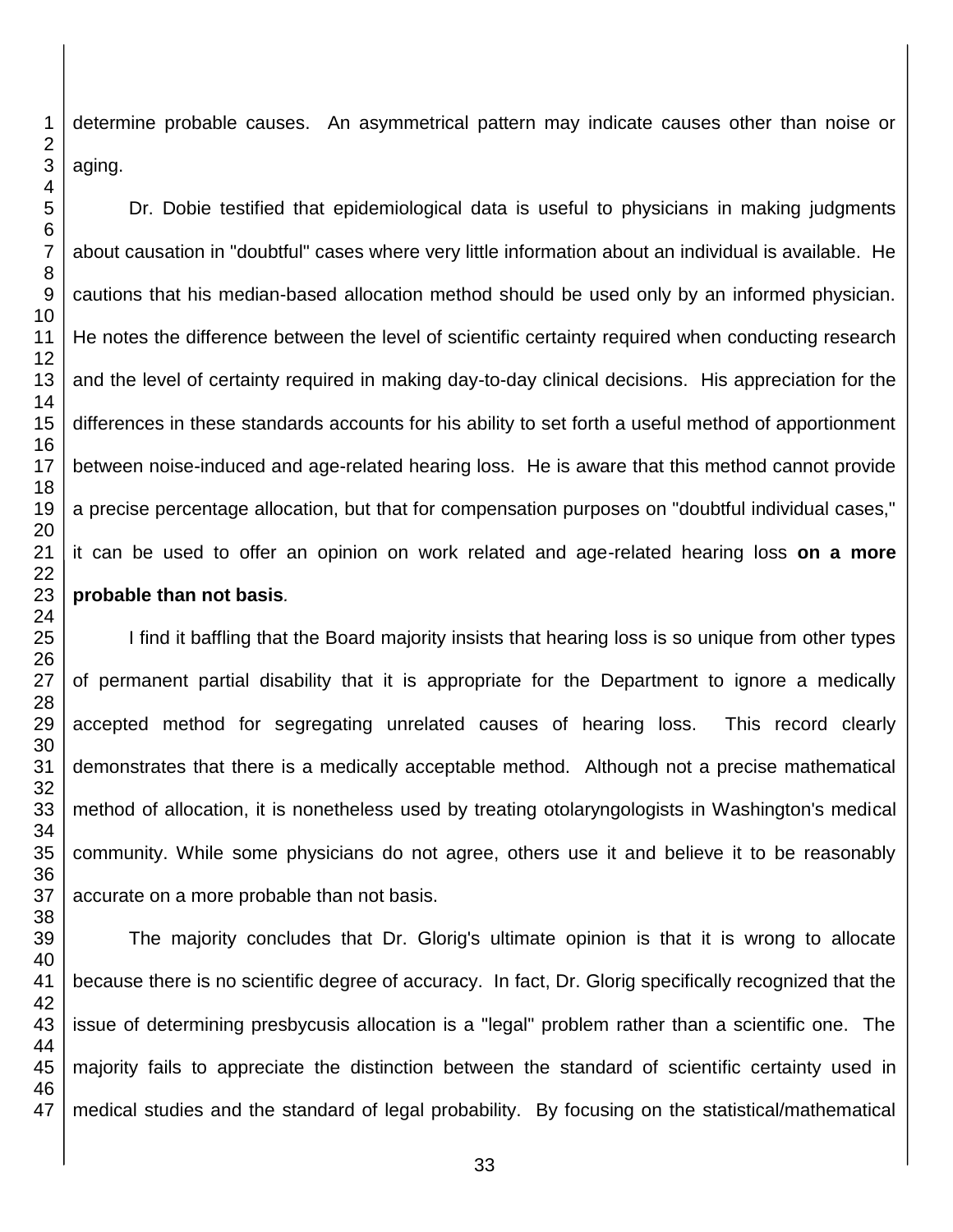and scientific criticisms of the Dr. Dobie's specific allocation method, the Board misses the point of a median based allocation method completely. The method is not intended to arrive at a calculation on apportionment with absolute scientific and statistical accuracy. This has never been the standard for medical testimony in workers' compensation cases. The goal is to provide the physician with an additional resource that, when used in conjunction with their medical expertise and clinical judgment, allows them to provide an opinion that meets the **legal** standard of proof in workers' compensation cases. Neither the Department nor the Board should dictate to physicians as to how they arrive at medical judgments or opinions. To do so has the potential of conflicting with one of the basic tenets of workers' compensation--sure and certain relief for the worker.

In claims for conditions other than hearing loss, while the physician may be asked to explain the basis for their opinion, their underlying knowledge and medical assumptions are not laid open to scientific scrutiny. Other types of workers' compensation cases rely on physicians and their expertise. The same standard should be applied in hearing loss cases.

## **AUDIOGRAMS**

I agree that the Department failed to substantiate any medical, legal or scientific basis for its policy of considering only audiograms performed within the 12 months prior to a worker's last injurious exposure. However, after the correct resolution of that litigated issue, I disagree with the majority's ensuing discussion and direction that purports to "address the concerns of the worker." The majority provides the Department and self-insured employers with specific guidance about what will be required by this Board and what information should be given the most consideration in making decisions as to which audiogram best represents the extent of permanent disability caused by employment. The majority's direction may sound reasonable, but they fail to recognize the countless fact patterns encountered by claims adjudicators in the thousands of hearing loss claims filed through the workers' compensation system. Adjudicators must consider and weigh many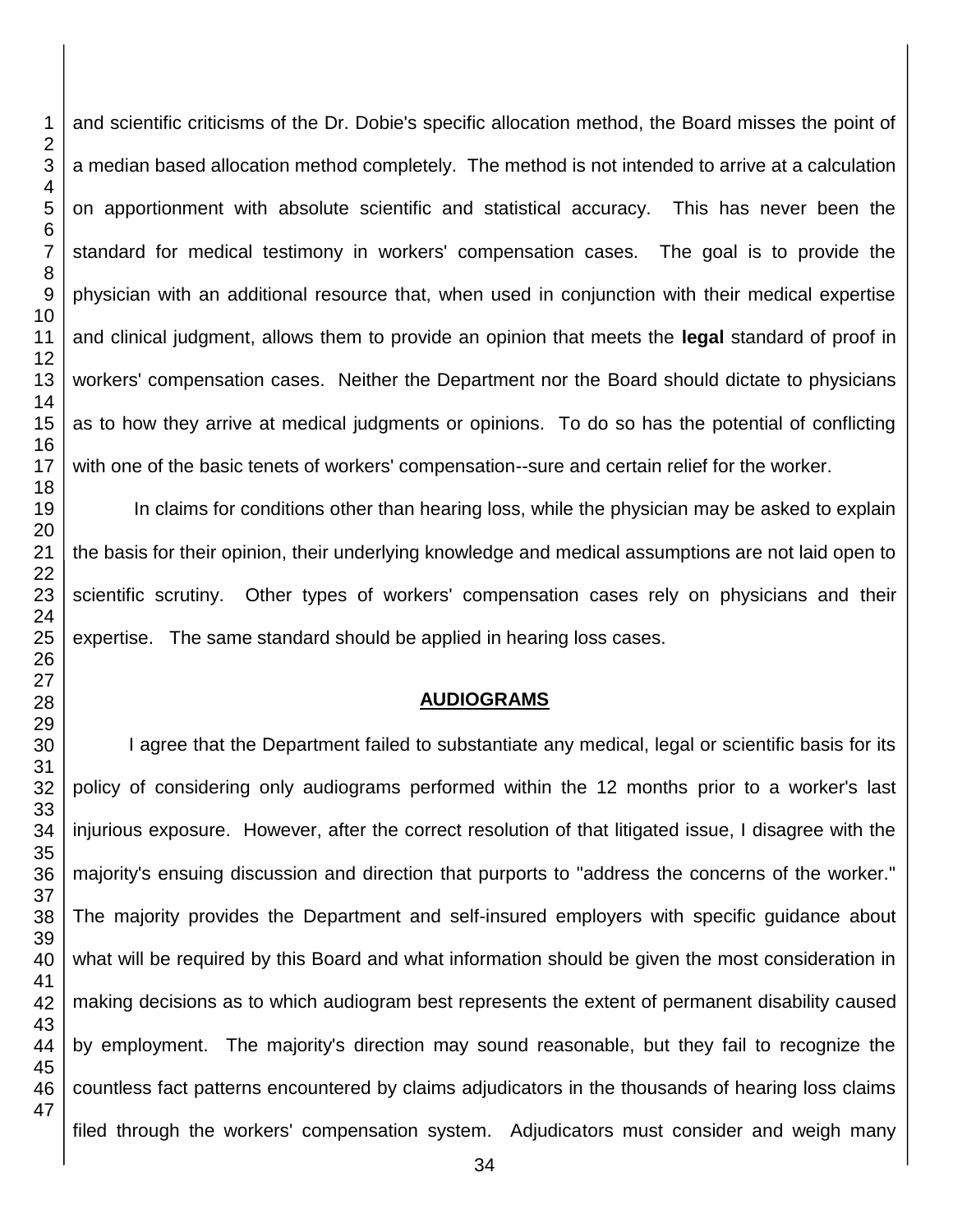variables in any given case. Administrative decisions about which audiogram to use to determine extent of permanent impairment are ultimately based on medical opinions. The majority's direction is no more legally or medically supportable than the Department's policy. By substituting one formulaic attempt at claims administration for another, this Board exceeds its legislative mandate that limits its authority to adjudicating final orders of the Department.

The majority cautions the Department to require employers to show that workplace noise encountered after a pre-retirement audiogram was not injurious to the worker. While I believe the Department or self-insured employer should have the physician consider all information about injurious noise exposure post dating an audiogram, I disagree that there is an appropriate legal burden placed on employers to prove the extent of a worker's disability. The law clearly places the burden upon those persons claiming benefits under the Act to be held to strict proof of their right to receive benefits. *Olympia Brewing Co. v. Department of Labor & Indus.*, 34 Wn.2d 498 (1949). The majority is simply incorrect, as a matter of law, to direct the Department to modify the injured worker's burden of proof.

# **SCHEDULE OF BENEFITS**

There is no statutory basis for the majority's conclusion that hearing loss must be evident to the worker to meet the statute's requirement that it be "partially disabling." The Legislature did not seem to think the worker's knowledge of the disabling condition was a requirement for determining the rate of compensation when they added the following amendment to RCW 51.32.180(b) in 1988:

> [F]or claims filed on or after July 1, 1988 the rate of compensation for occupational diseases shall be established **as of the date the disease requires medical treatment or becomes totally or partially disabling, whichever occurs first and without regard to the date of the contraction of the disease or the date of filing the claim.**

(Emphasis added).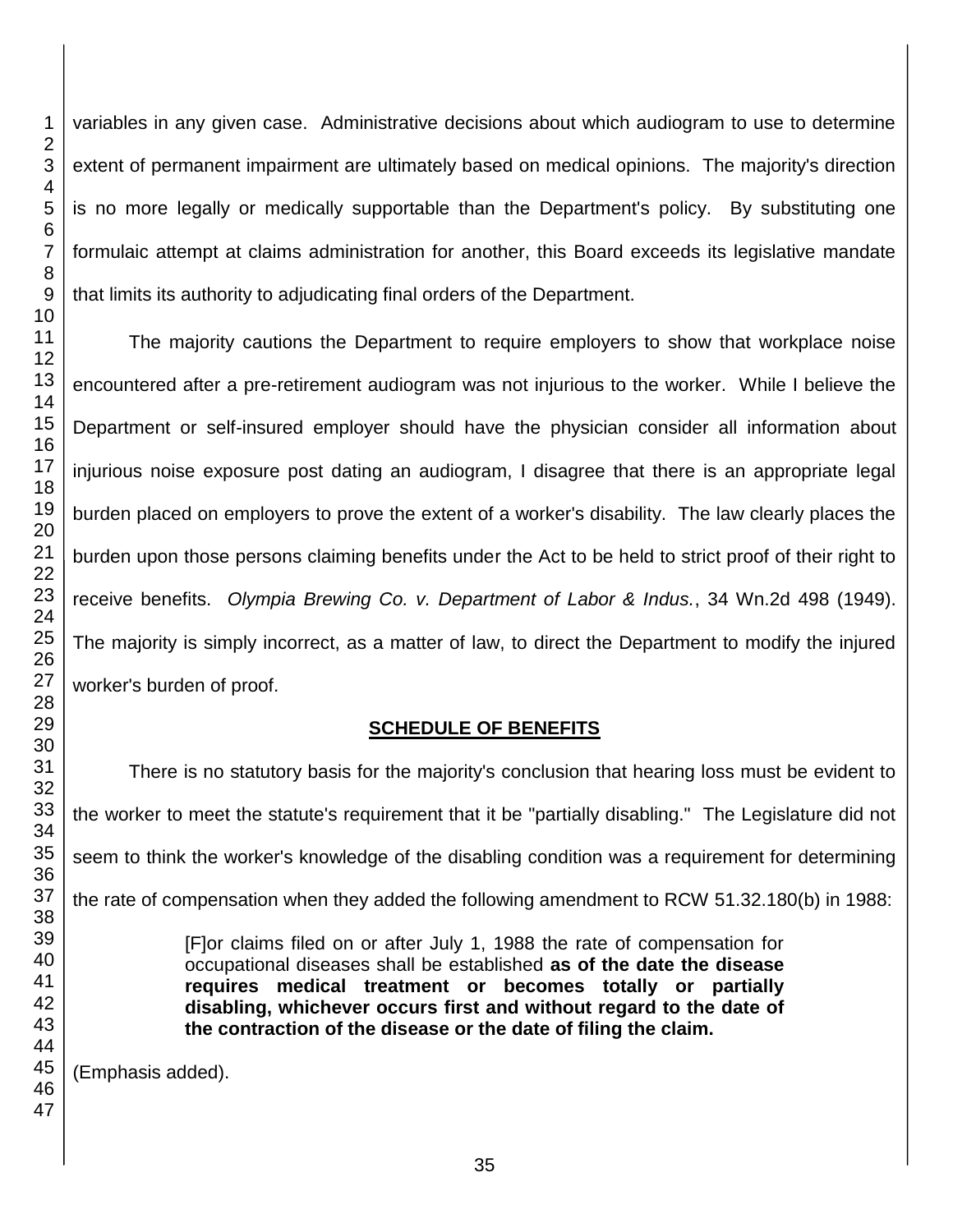The statute is abundantly clear. There is no requirement of notice or knowledge on the part of the worker to trigger which schedule of benefits to use. If the Legislature had intended for knowledge to be one of the required considerations in determining the schedule for occupational disease claims, they would have included it specifically, as they did in setting the statute of limitations for filing an occupational disease claim. RCW 51.08.055. In fact, while the Legislature could have linked the rate of compensation to the filing of a claim, RCW 51.32.180 specifically requires that we are **not** to do that. By incorporating the knowledge requirement and by using a worker's decision to seek treatment as the basis for inferring knowledge, the majority turns the either/or requirement into an "and" requirement, such that the employer must show that the worker's condition was partially disabling **and** that the worker sought treatment. This is directly contrary to the plain language in the statute that we are to consider "whichever occurs first."

The majority calls the 25 dB threshold "somewhat arbitrary." The reasons other industrialized nations use different thresholds is explained in the ISO 1999 standard. Use of the dB threshold is not arbitrary. The majority also focuses on the limited frequencies recorded in the AMA *Guides* formula. The testimony from medical experts who took part in deciding to use the dB threshold as part of the AMA *Guides* formula, unequivocally states that the threshold is the recognized level at which a person usually begins to experience a functional impairment as a result of hearing loss. This is the level at which speech intelligibility and conversation are impaired. The determination of when a hearing loss condition is partially disabling is a medical one, made on the basis of audiometric testing.

It is frustrating to see the majority needlessly inject "worker knowledge" into the schedule of benefits analysis. While the majority apparently believes they are protecting workers from future injurious noise exposure by encouraging employers to share audiometric results, our adopted occupational safety and health regulations already require that the worker be informed of the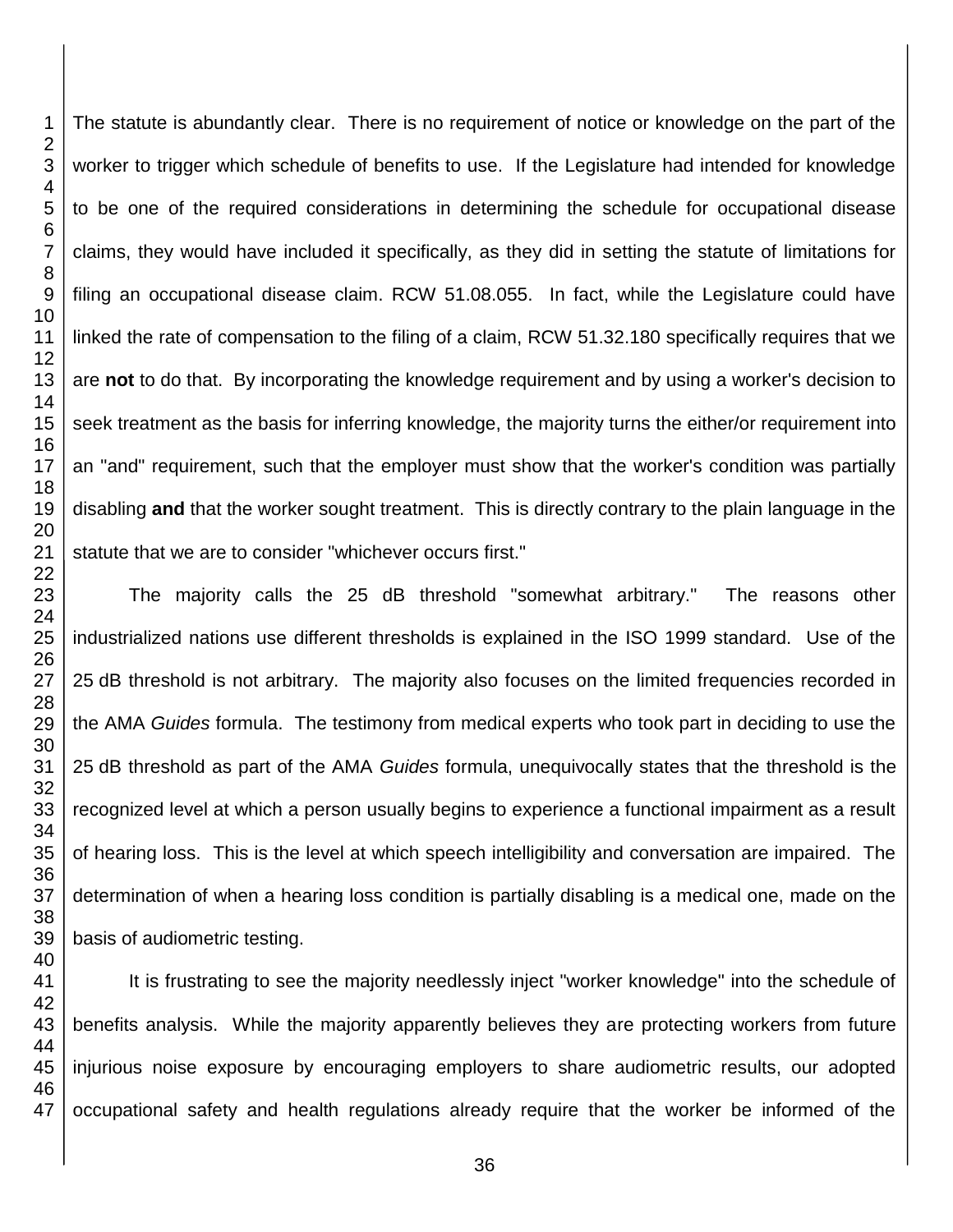existence of a standard threshold shift. WAC 296-62-09027(8)(c). The majority would have us probe the memory of the worker in order to determine a date they first became aware of their hearing loss. This is not an objective, fair or precise standard for determining which schedule of benefits to use. The majority's stated cause has no relationship to the schedule of benefits the Legislature has directed us to use. There is no ambiguity in the existing statutory construction that justifies such a quasi-judicial amendment.

## **CONCLUSION**

As noted above, RCW 51.32.180(b) is clear: to establish the schedule of benefits date, it is necessary only to look to the date an occupational disease requires medical treatment or becomes totally or partially disabling, whichever occurs first. The preponderance of the medical evidence, read in conjunction with Mr. Williams' testimony, establishes, without question, that Mr. Williams had a partially disabling hearing loss in 1976, not 1987, as determined by the majority.

In order to reach its conclusion that the 1987 schedule of benefits should apply, the majority first determined that the 1976 job site audiogram was "unreliable." However, Dr. Ritchie testified that Mr. Williams had a 4.06 percent loss in 1976, based on not only the 1976 job site audiogram, but based upon his expert opinion, taking into consideration not only the 1976 audiogram, but also serial audiograms performed in 1986, 1987, 1988, 1989, and 1990. Although Dr. Duckert testified that the earlier industrial audiograms were "unreliable," there is no competent evidence that the audiograms were unreliable, and in fact, Dr. Duckert himself had no personal knowledge of the manner in which the audiograms were performed. In fact, Mr. Williams' recollection was that when being tested, there was very little outside noise apparent to him, that it was "pretty quiet," and that the van used for testing was soundproof.

The majority's determination that the 1987 schedule of benefits should apply in Mr. Williams' case demonstrates the mischief inherent in the analysis that requires both knowledge and "reliable"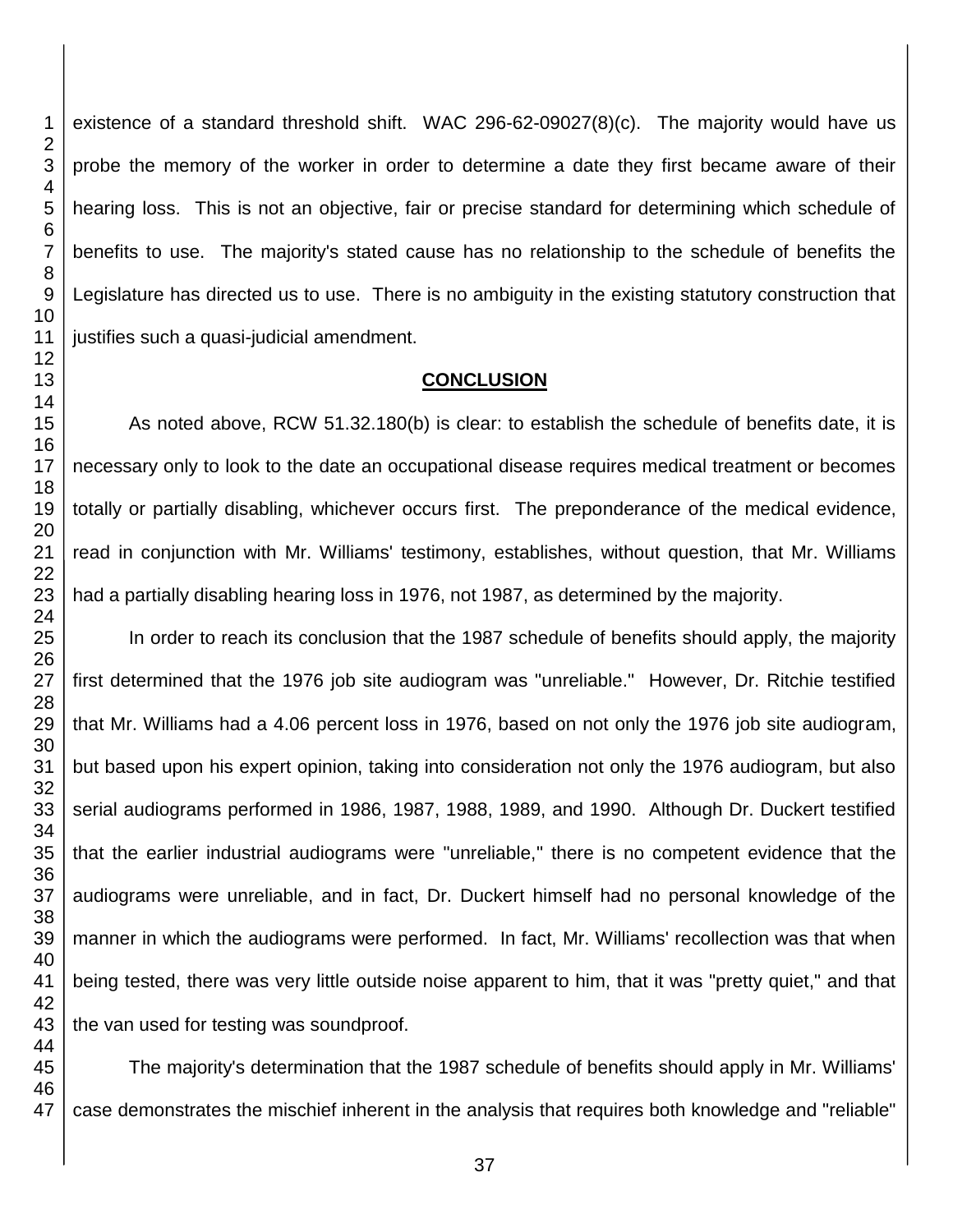audiometric testing to set the schedule of benefits. Mr. Williams' candor in his testimony that he was having difficulties with his hearing as early as 1976 only serves to buttress Dr. Ritchie's opinion that the 1976 audiogram, which demonstrated measurable hearing loss, was reliable. **AGE-RELATED HEARING LOSS** By determining Mr. Williams' 22 percent hearing impairment is entirely related to industrial

noise, the majority is granting benefits to Mr. Williams in excess of what is required by the Industrial Insurance Act.

In Mr. Williams' case, Dr. Ritchie did not, in fact, use Dr. Dobie's median-based method. Rather, he used serial audiograms and his clinical evaluation to establish a foundation that he testified serves as a reasonable basis for allocating Mr. Williams' hearing loss between age-related and noise-induced. A preponderance of the medical evidence dictates that only 14 to 15 percent of Mr. Williams' total hearing loss is caused by noise exposure. It is patently unfair to make the selfinsured employer responsible for the entire 22 percent binaural hearing loss.

Dr. Thomas and Dr. Ritchie determined that the noise-induced hearing loss Mr. Williams suffered was between 14 and 15 percent. Drs. Randolph, Thomas, and Ritchie all testified that not all of Mr. Williams' hearing loss was caused by occupational noise, and although Dr. Duckert refused to allocate Mr. Williams' hearing loss according to different causes, he admitted that not all of Mr. Williams' hearing loss was caused by occupational exposure.

In summary, I would reverse and remand this matter to the Department with instructions to issue an order closing the claim with direction to the self-insured employer to pay Mr. Williams a permanent partial disability award equal to 15 percent binaural hearing impairment; find that an